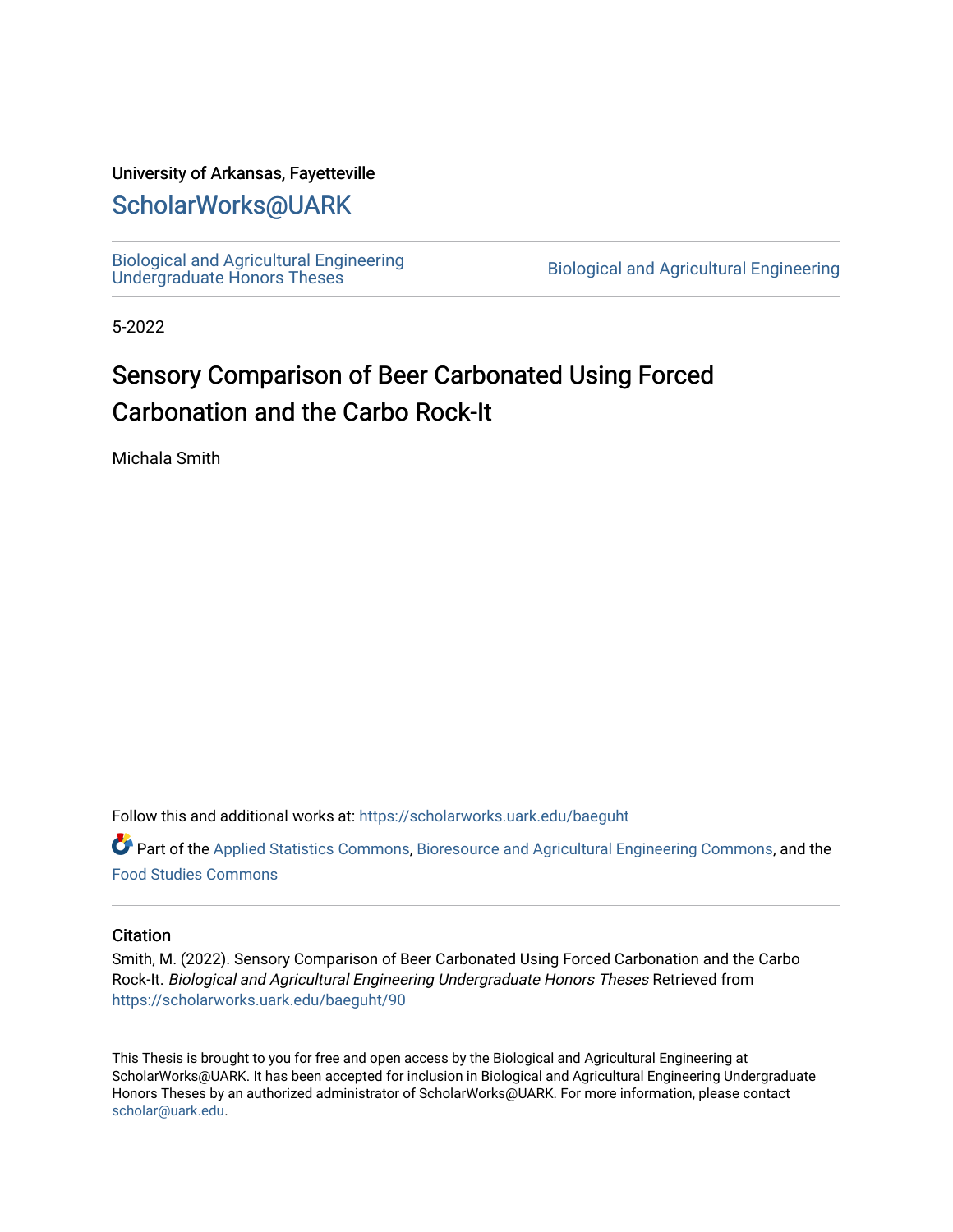# Sensory Comparison of Beer Carbonated Using Forced Carbonation and the Carbo-Rock It™

Honors Thesis Spring 2022

Michala Smith Adviser Dr. G Scott Osborn, PE Department of Biological and Agricultural Engineering University of Arkansas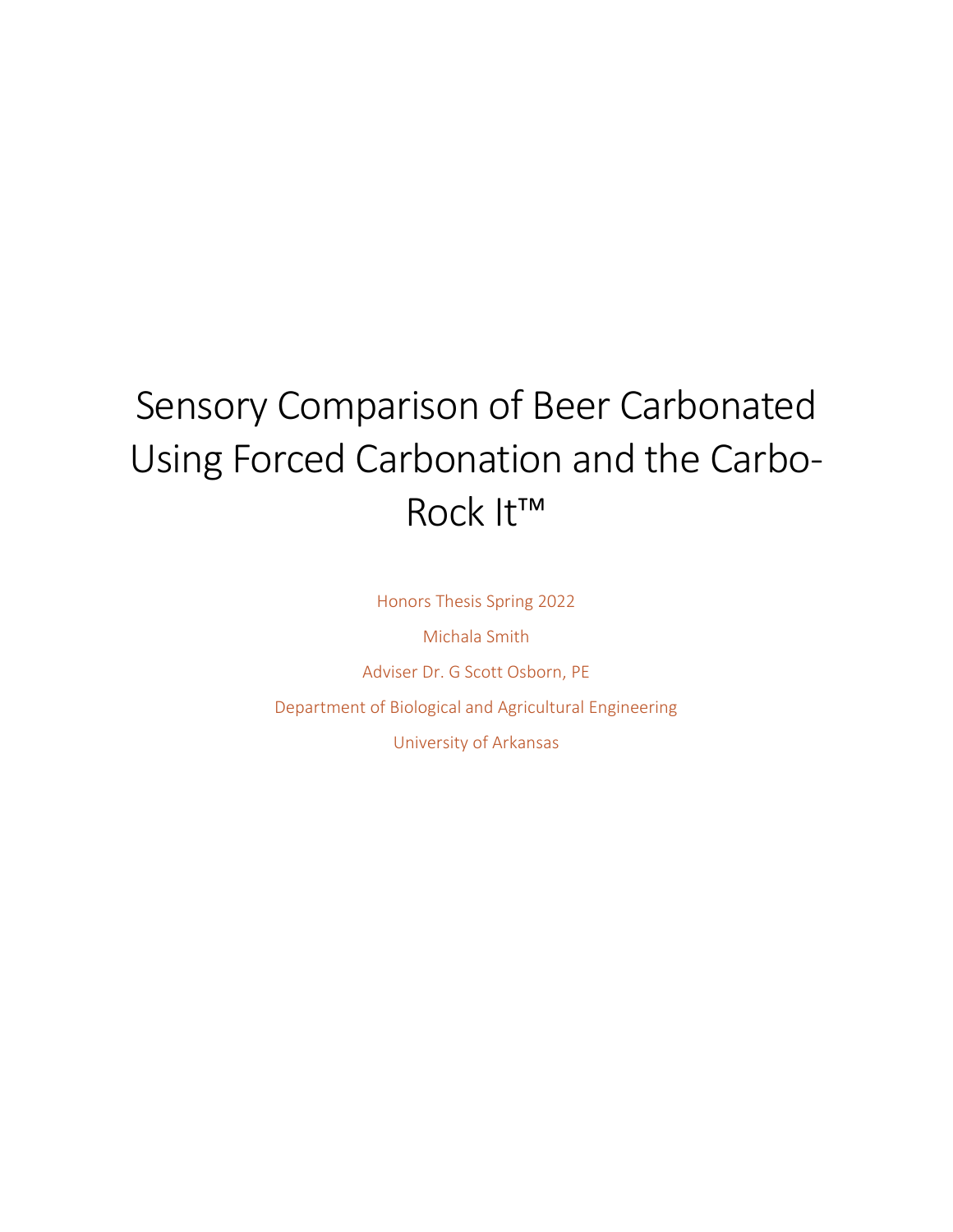# Table of Contents

| Figure 2: Volatile aromas are absorbed by undissolved gas and consequently stripped from the |  |
|----------------------------------------------------------------------------------------------|--|
|                                                                                              |  |
|                                                                                              |  |
|                                                                                              |  |

# Abbreviations and Acronyms

 $CO<sub>2</sub> - carbon dioxide$ IPA - India Pale Ale  $Carb - carbonation$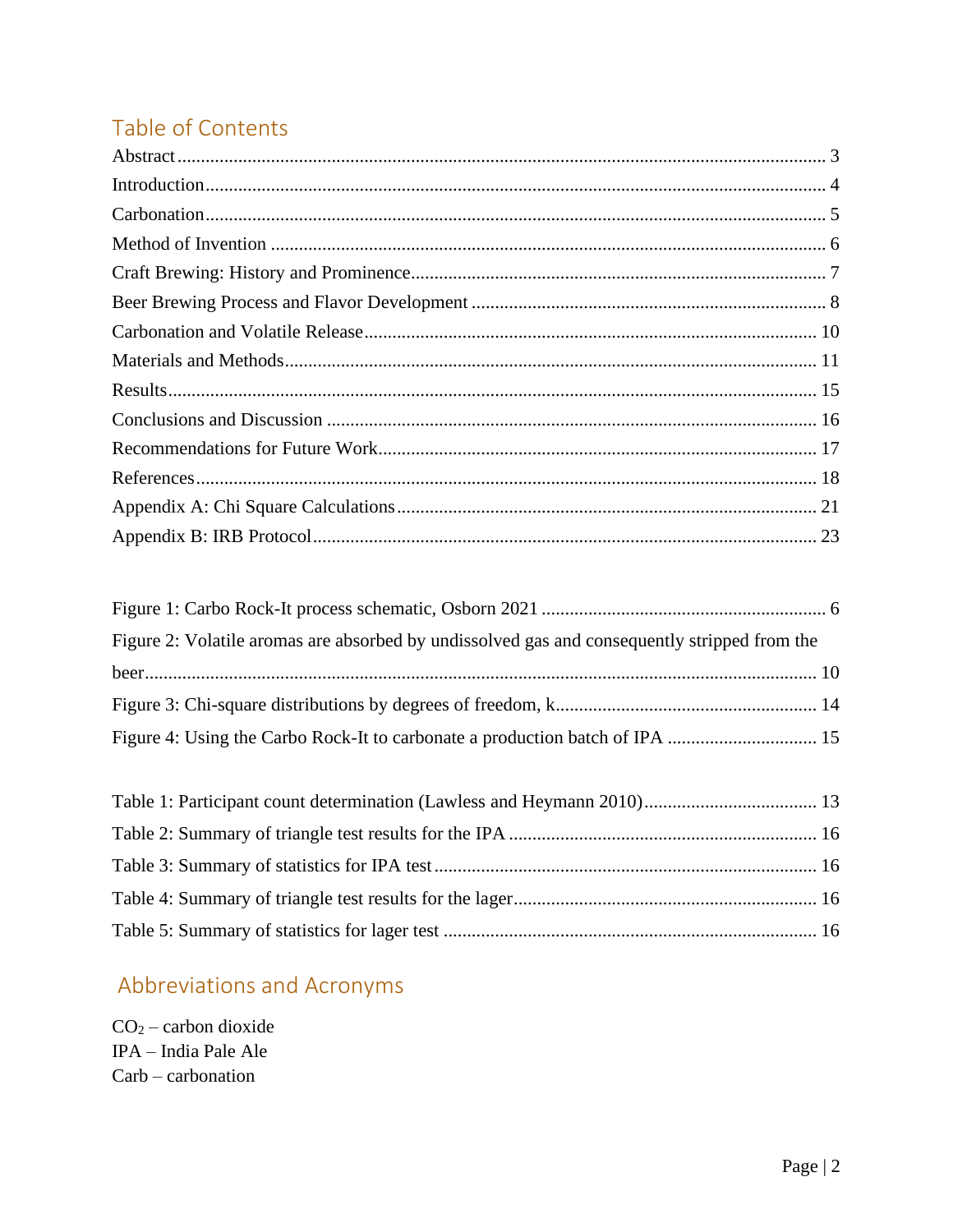#### <span id="page-3-0"></span>*Abstract*

Craft brewing is a growing market which represents over 12% of beer produced in the United States. Dr. G Scott Osborn, PE invented the Carbo Rock-It™ to improve the carbonation process for craft breweries. The invention allows for shorter carbonation time and uses less CO2, saving companies money and time. Because of the lack of gas losses through bubbling, Osborn theorized that the Carbo Rock-It could also prevent the "stripping of the nose" that can occur in traditional forced carbonation. Existing research supports the mechanism, as beer flavor and aroma volatiles have been detected during the release of  $CO<sub>2</sub>$  when a beer is served. Additionally, supporting anecdotal evidence from brewers indicates that strong beer aromas fill the room during carbonation. If it can be proven that Carbo Rock-It beer retains more flavors, and it is preferred by consumers, the Carbo Rock-It can be better marketed to craft brewing companies. This study used the triangle test discrimination method to determine if beer-drinkers can perceive a difference between force-carbonated beer and Carbo Rock-It beer. An IPA-type and a lager-type beer were tested on 86 panelists in coordination with the Sensory Science Center at the University of Arkansas. It was found that there was a perceivable difference in the IPA but not in the lager. This result suggests that the Carbo Rock-It does influence the flavor of beer, but the ability for that impact to be perceived depends on the composition of the beer. The IPA has a more hop-forward flavor than the lager. Further experiments to target more specific attributes and preferences are recommended.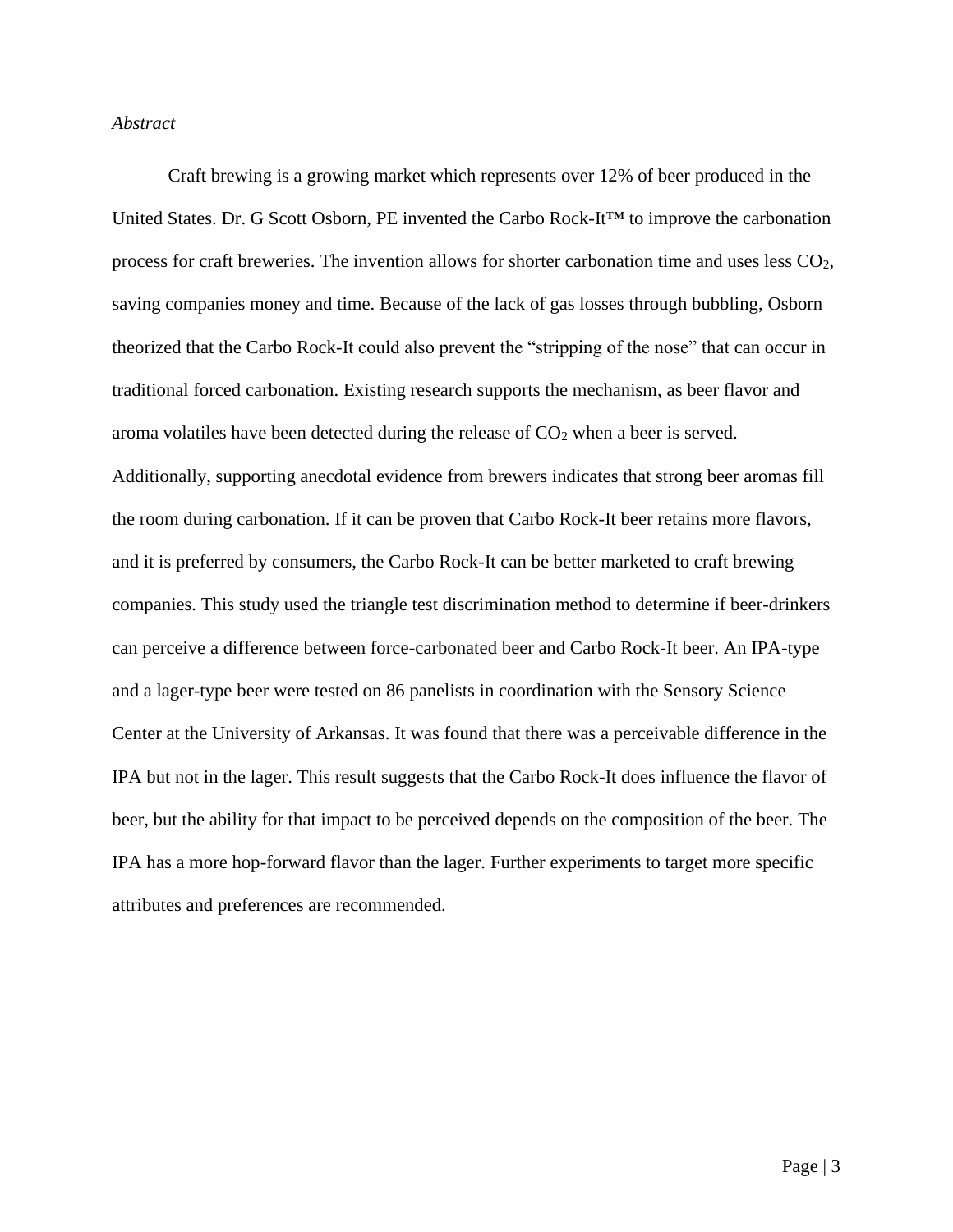#### <span id="page-4-0"></span>*Introduction*

Osborn (2018 and 2021) has invented an improved method of carbonation for craft brewers called the Carbo Rock It. Traditional carbonation, called force carbonation, bubbles  $CO<sub>2</sub>$ through beer. Forced carbonation is conducted in a brite tank by injecting  $CO<sub>2</sub>$  gas into the beer in the bottom of the tank and the  $CO<sub>2</sub>$  bubbles are absorbed as they travel through the beer to the top of the brite tank. If the gas isn't entirely dissolved, it enters the brite tank headspace above the beer. Pressure builds as more gas is added, and eventually the pressure overcomes a pressure relief valve (installed to protect the tank from over pressure damage) at the top of the tank and the CO<sup>2</sup> is released into the atmosphere. The carbonation process can be done very slowly, and most of the gas will be dissolved, or it can be done quickly to increase carbonation rate, but more gas will not dissolve and be wasted. While CO<sup>2</sup> used for carbonation is not typically a major cost to craft brewers, increases in efficiency can save companies money over time. Further,  $CO<sub>2</sub>$  is a greenhouse gas, so releasing it will contribute to global warming, and most craft breweries would like to be recognized as "green". Reduced beer flavor and aromatics could be another impact caused by the undissolved gas bubbles absorbing volatiles from the beer and stripping away flavors as it exits the brite tank.

The Carbo Rock-It was created to solve these problems and a prototype of the invention was tested and proven effective in carbonating with no gas losses. However, economic analysis done by Simonson (2020) showed that cost savings from  $CO<sub>2</sub>$  alone yielded a payback period of over 4 years. Speculative analysis was done that suggested increasing the cost of beer by even a penny per six pack would allow for a payback period less than two years. To justify this increase, the beer could be marketed as more sustainable because of the reduced carbon emissions. Alternatively, if beer carbonated using the new method could be proven to produce a better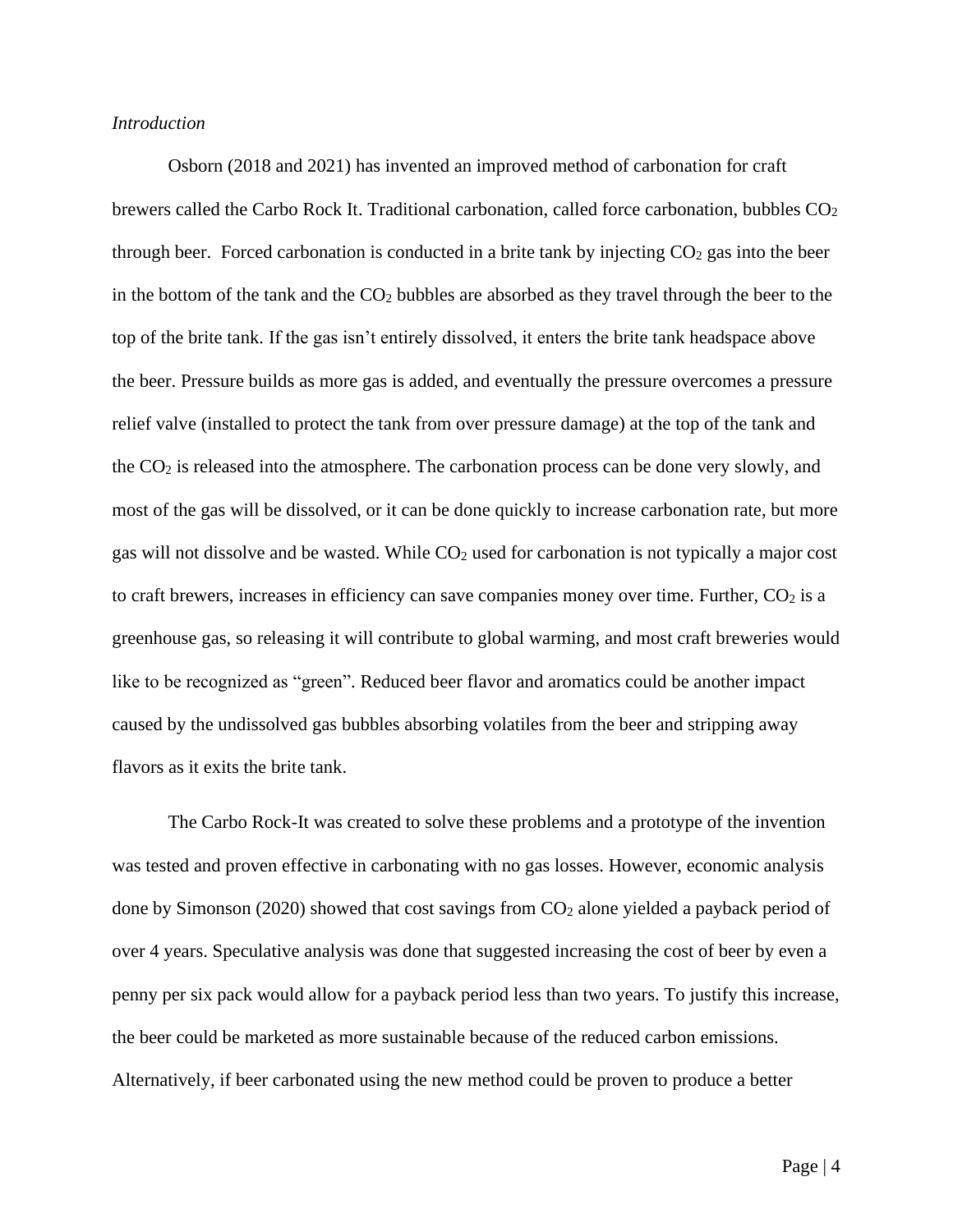sensory experience, consumers may be willing pay more. This research aims to determine whether the latter is possible.

Anecdotal evidence from brewers along with controlled experiments (Clark et al. 2011; Pozo-Bayón et al. 2009) support the hypothesis that released  $CO<sub>2</sub>$  carries volatile compounds important to the flavor and aroma of beer. Sensory analysis will be done to determine if there are any perceptible difference between beer carbonated with traditional methods versus beer carbonated with the invention. Additionally, data on which sensory attributes contributed to panelists' choices will be collected. If there is a pattern in these descriptions, future experiments will be recommended to test for specific attributes.

#### <span id="page-5-0"></span>*Carbonation*

Dissolved  $CO<sub>2</sub>$  is an important component of the sensory experience of beer.  $CO<sub>2</sub>$  imparts a "sparkle" in beer, and it is able to mask small flavor mistakes (Clark et al. 2011; Langstaff and Lewis 1993).  $CO<sub>2</sub>$  is incorporated into beer either by secondary fermentation or directly. Carbonation by secondary fermentation is referred to as natural carbonation whereas the direct addition is called forced carbonation. Natural carbonation is a time-consuming process, requiring days to weeks to complete (Briggs et al. 2004). Additionally, the resulting concentrations of dissolved  $CO<sub>2</sub>$  are less predictable and harder to control than with forced carbonation (Briggs et al. 2004). Natural carbonation is used primarily in small scale operations and home brewing.

Forced carbonation relies on the temperature-pressure-concentration relationship that controls the dissolution of gas into a liquid. At a given temperature, the saturated concentration of a gas in a liquid is proportional to the partial pressure of the gas above the liquid. This relationship is credited as Henry's law. Each gas-liquid-temperature pairing has a unique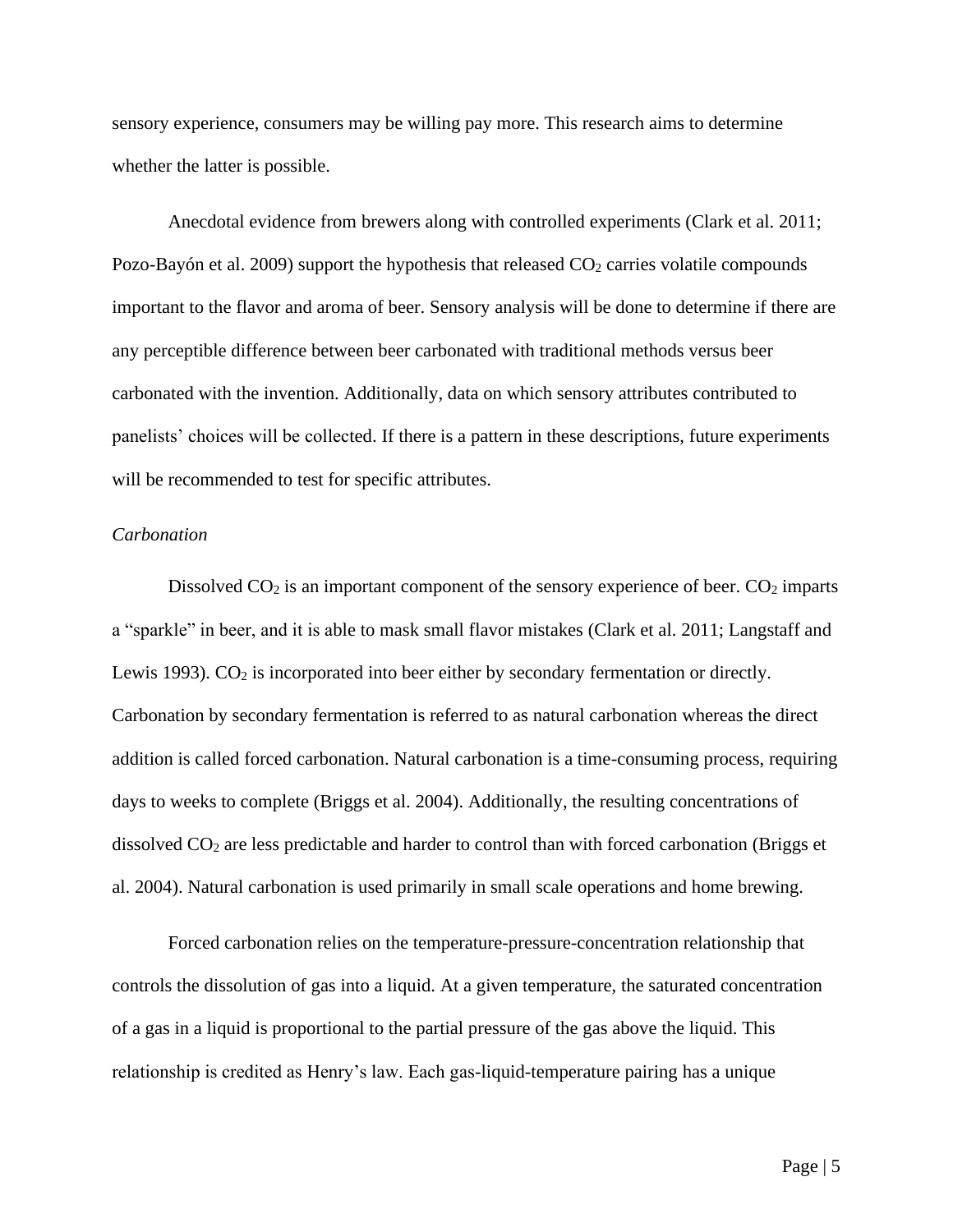constant associated with the solubility, called Henry's constant. Represented mathematically, the relationship is:

$$
X = \frac{P_v}{H} \tag{1}
$$

 $X =$  mole fraction of the gas in liquid at equilibrium (moles gas/moles liquid)

 $P_v$  = partial pressure of the gas above the liquid (Pa)

 $H =$  Henry's constant (Pa/mole gas/mole liquid)

The rate at which the gas is dissolved is positively related to the surface area of the gasliquid interface. If bubbling gas through a liquid, the smaller the radius of the bubble, the greater the contact area with liquid, and the faster it will dissolve into the liquid. The same is true for spraying liquid through gas; smaller droplets absorb gas faster. This concept is the basis for Osborn's invention.

<span id="page-6-0"></span>



<span id="page-6-1"></span>*Figure 1: Carbo Rock-It process schematic, Osborn 2021*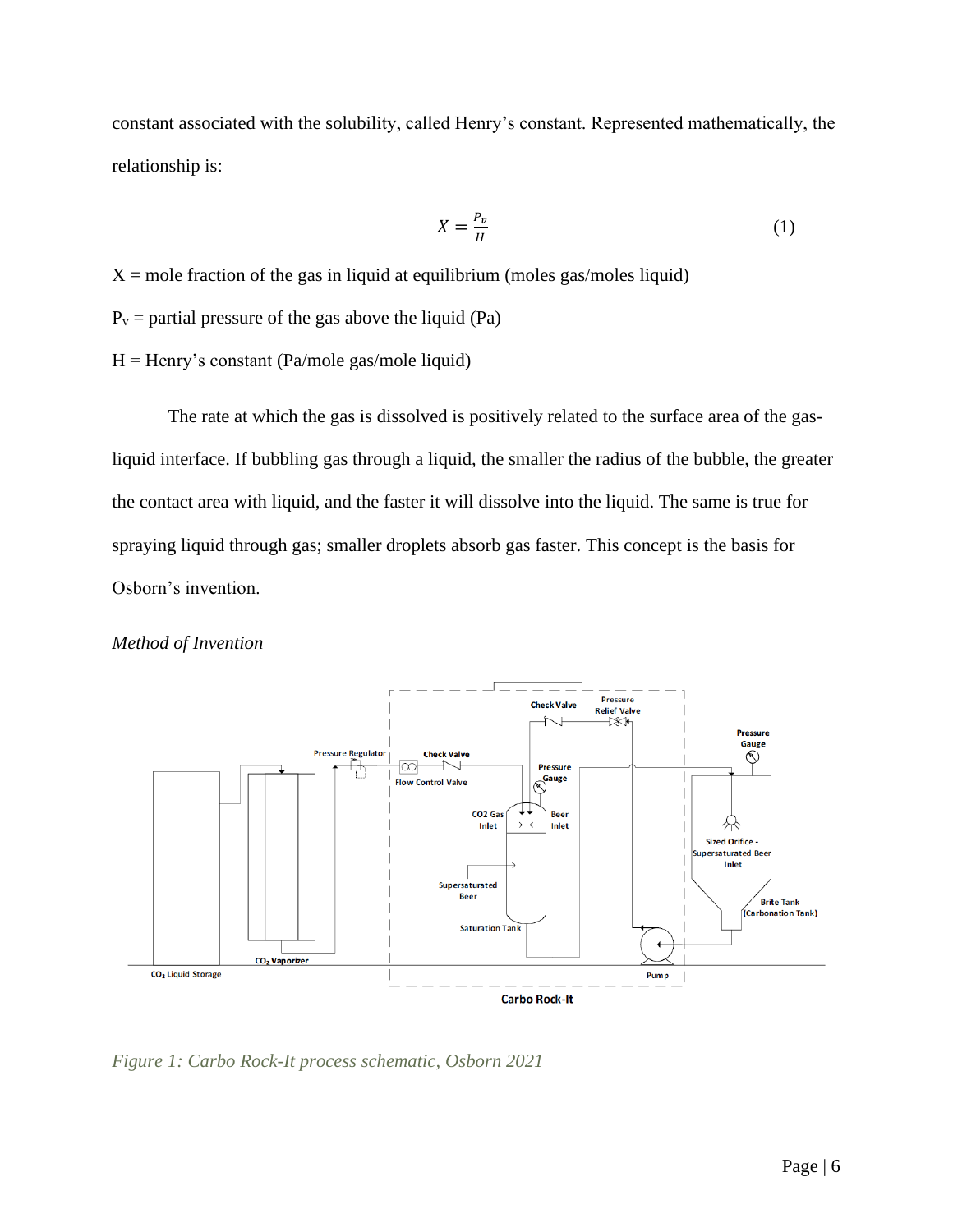Osborn's invention leverages Henry's law to create a process in which a portion of the beer is supersaturated with gas and then mixed with the remainder of the beer to carbonate the beer to the desired level. Beer to be carbonated is placed in the brite tank, and a portion of it is pumped to another chamber, called the saturation tank. Here the beer is sprayed through a nozzle down into the tank into which the carbon dioxide gas is being pumped simultaneously. The two mix and the resulting beer containing dissolved  $CO<sub>2</sub>$  is carried back to the brite tank. Since the saturation tank is at a greater pressure than the brite tank, the beer is supersaturated with  $CO<sub>2</sub>$ when it enters the brite tank and is mixed with the bulk beer. The dissolved  $CO<sub>2</sub>$  distributes in the brite tank to subsaturation levels, thereby adding dissolved  $CO<sub>2</sub>$  to the bulk beer without bubble rising through it and potentially removing flavor volatiles. This recirculation process is conducted until the desired level of carbonation in the beer in the brite tank is achieved.

#### <span id="page-7-0"></span>*Craft Brewing: History and Prominence*

In 1965, Fritz Maytag bought the Anchor Brewing Company and revolutionized craft brewing (Elzinga, Tremblay, and Tremblay 2015). Maytag brewed specialty beers such as spiced holiday beers and created the first India Pale Ale, or IPA in America. Recognizing that small scale operations could not match the efficiencies of industrial facilities, Maytag produced beers whose quality and novelty justified a higher price. Maytag was scientifically informed by professor Michael Lewis, and economically informed by Joseph Owades, who proposed large breweries with excess capacity could be leveraged to produce craft beer (Elzinga et al. 2015). By Owades' model, a craft brewer could sell at a discount because of the capital cost savings. Jack McAuliffe saw the potential for craft beers to be paired with food like the wine market at the time. His brewery New Albion, although it only survived six years from 1976 to 1982, stimulated demand for craft beer (Elzinga et al. 2015). Another significant moment in the growth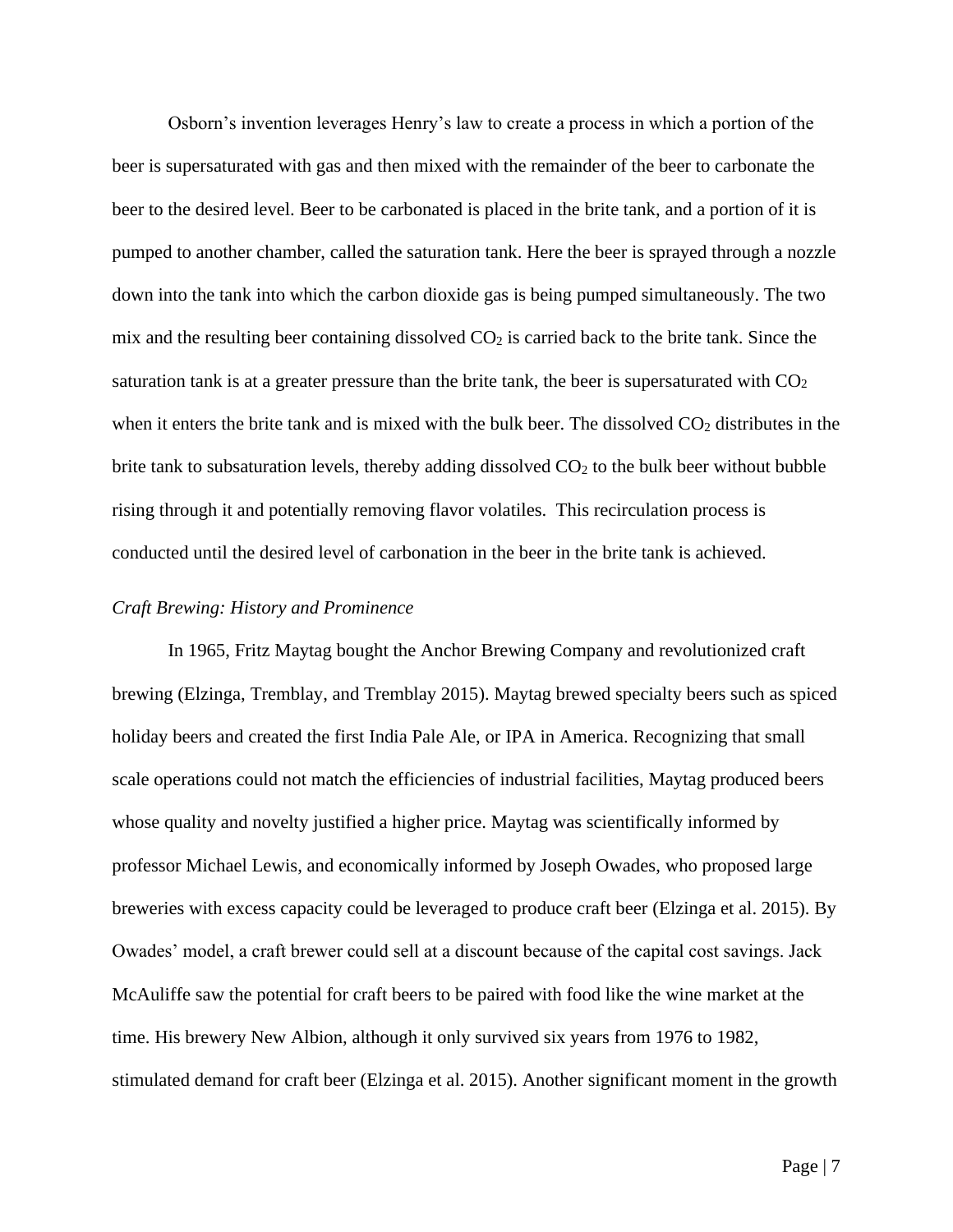of craft brewing was the publishing of *The Complete Joy of Homebrewing* by Charles Papazian in 1984. The increasing number of homebrewers that transformed into commercial craft brewers created demand for affordable equipment. The emergence and popularity of light beer caused many large breweries to shift their production away from darker, strongly flavored beer, leaving a market for craft and imported beer to fill. The market share of craft beer has increased to 12.3% in 2020 (Brewer's Association 2021) since its inception in 1965 (Elzinga et al. 2015). Craft beer consumers tend to be more wealthy, possibly because increased income leads to demand for variety (Silberberg 1985). Taste is the strongest influence on willingness to pay for craft beer (Gabrielyan et al. 2014), therefore methods which can improve the taste of craft beer should be desirable to craft brewers.

#### <span id="page-8-0"></span>*Beer Brewing Process and Flavor Development*

The beer brewing process consists of wort preparation, fermentation, maturation, filtering, and packaging. First, cereal grains are mixed with water, and the grains are allowed to germinate. Then, the mixture is kilned, or cooked, which destroys some enzymes and roasts the grains. The extent to which the mash is kilned determines how dark the beer will be. Light beer is kilned for a short period which retains some enzymes that break down the carbohydrates. The cooked grains are then mashed, and the enzymes in the mash convert starches from the grains into fermentable sugars. The liquid portion of the mash, the wort, is then collected (Briggs et al. 2004).

The wort is then boiled with hops to impart flavor. The choice of hop determines the bitterness and other flavors. Fermentation is the next step for the wort. A yeast is chosen to ferment the wort and convert the sugars to ethanol. The choice of yeast determines the type of beer that will be made. An ale uses "top fermenting" yeast which float to the surface, and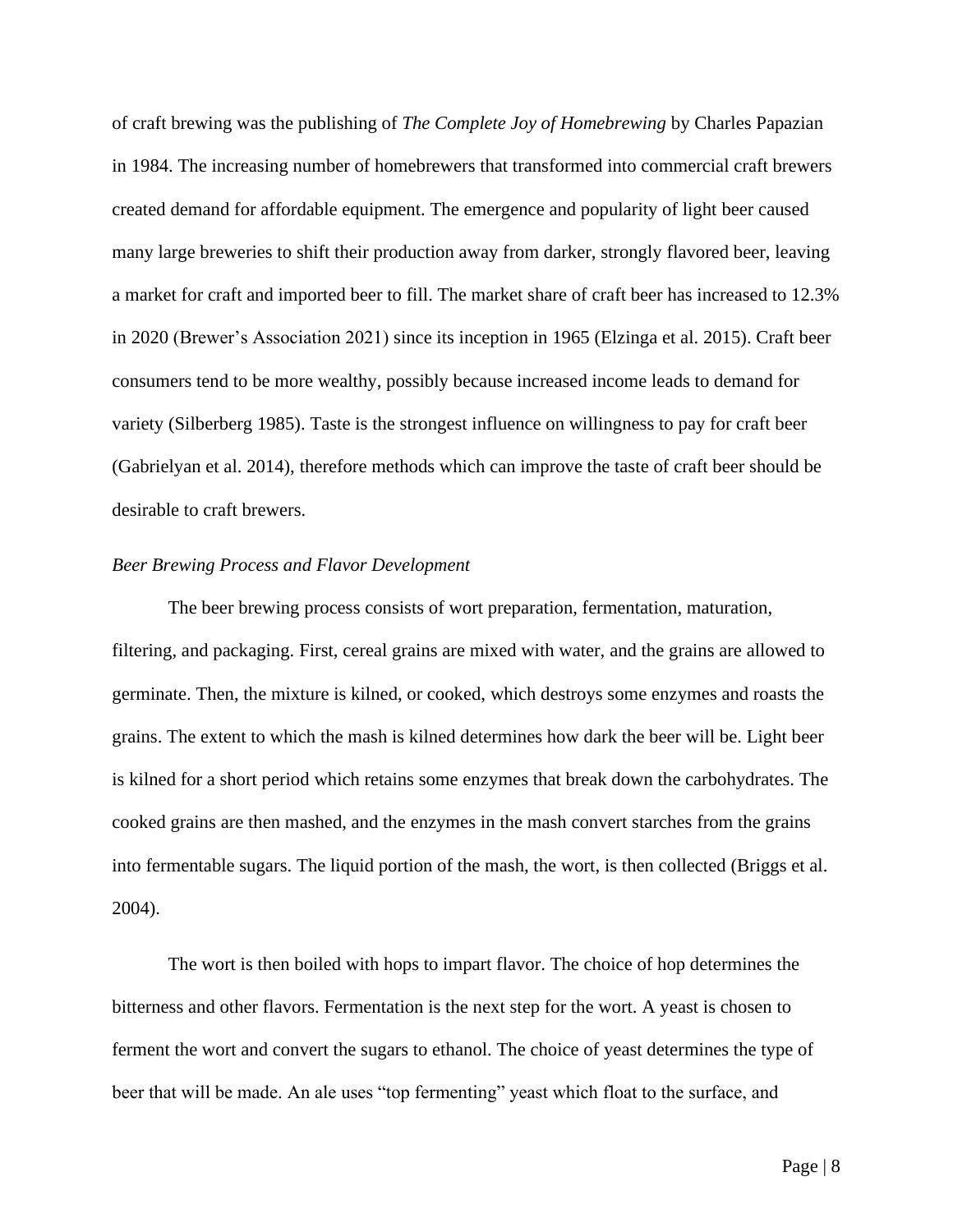fermentation occurs in the foam. "Bottom" yeast is used to make a lager, where yeast settle to the bottom of the tank and fermentation occurs there (Briggs et al. 2004). Most aromas and flavors are developed during the fermentation step, particularly aliphatic esters, which are responsible for fruity and flowery flavors (Alves et al. 2020).

After fermentation, the beer is considered "green," having undesired sulfur-like or sour flavors. To refine the taste, the beer is matured using one or more techniques including adding priming sugars, additional yeast, or wort from the beginning of the process. These additions encourage secondary fermentation, during which the remaining sugars in the beer can be transformed into alcohol and other flavors. Maturation can also include clarification, where suspended particles in the beer are allowed to coagulate and settle. The beer still contains some solids at this point, so it is filtered to create a "bright" beer in which no yeast or other suspended solids remain (Briggs et al. 2004).

The final step before packaging is to add any dissolved gases. In most beers,  $CO<sub>2</sub>$  is added. Carbonation creates the "sparkling" mouthfeel of beer, where the consumer feels the tingle of bubble popping in their mouth. Additionally, carbonation adds a slightly acidic taste, as CO<sup>2</sup> reacts with water to form carbonic acid. Carbonation is able to enhance the flavor of beer and make any flavor mistakes less noticeable (Clark et al. 2011; Langstaff and Lewis 1993; McMahon, Culver, and Ross 2017). Some beers are nitrogenated, where nitrogen gas is dissolved in the beer. Nitrogen forms a smaller bubble when it leaves the solution, so the foam it creates is creamier. The mouthfeel of nitrogenated beers is less sharp and smoother than beer that is carbonated because no carbonic acid is formed due to carbonation.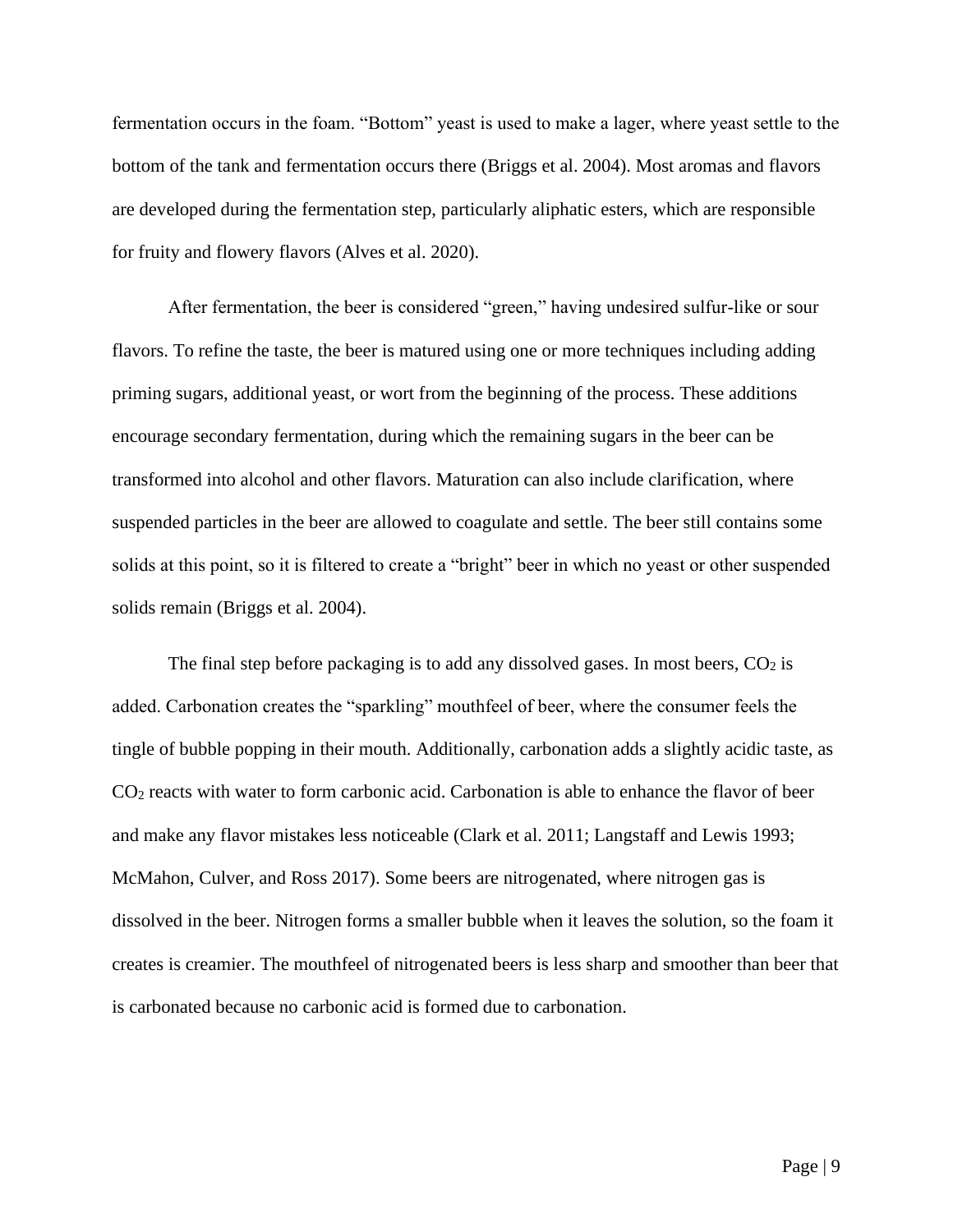#### <span id="page-10-0"></span>*Carbonation and Volatile Release*

The hypothesis of this research relies on the idea that as  $CO<sub>2</sub>$  bubbles move through the column of beer, volatile aromas and flavors are dissolved into the bubbles, and the volatiles are released into the atmosphere through venting. This idea was established by anecdotal evidence from craft brewers. During forced carbonation, beer aromas are strong near the carbonation tank. There were several sources found indirectly supporting this theory. Pozo-Bayon, et al. (2009) found that increasing carbonation increases the release of aromatic compounds in an artificial throat system. Clark, et al. (2011) found that carbonation and ethanol may have a combined impact that increases in-vivo volatile release. While these experiments didn't directly test the hypothesis, they explain the mechanism by which carbonation affects taste and aroma. By conserving all CO<sup>2</sup> that makes contact the beer, maximum flavors and aromas may be retained in the beer.



<span id="page-10-1"></span>*Figure 2: Volatile aromas are absorbed by undissolved gas and consequently stripped from the beer*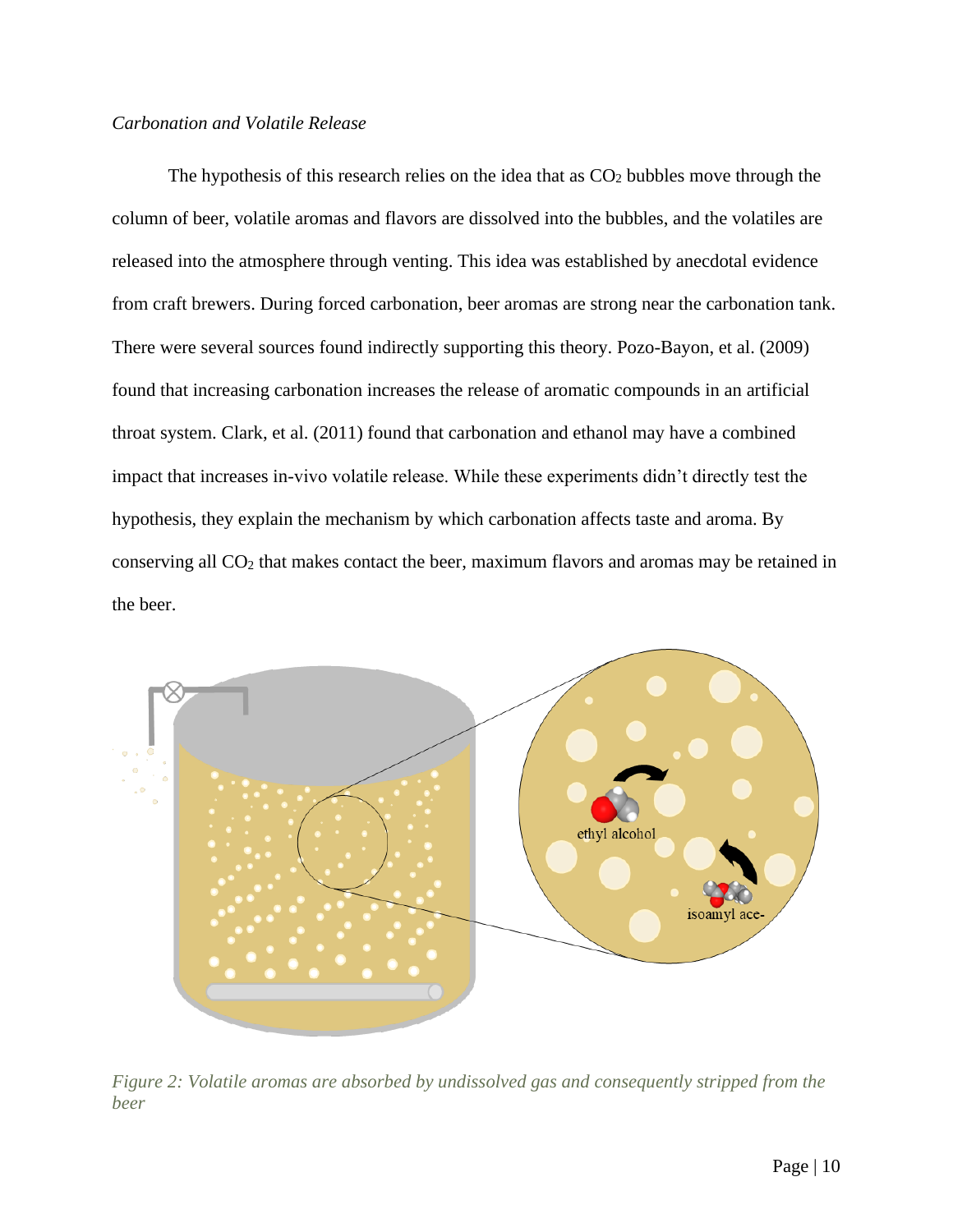#### <span id="page-11-0"></span>*Materials and Methods*

This research will test two types of beer, a lager and an India Pale Ale (IPA). Lagers are bottom fermented in relatively cool conditions and dark in color. IPAs are top fermented, light in color, and tend to have a greater emphasis on hop flavor. Hoppiness was another factor found to be positively correlated with willingness to pay for beer (Gabrielyan et al. 2014), so this type of beer is an ideal candidate. If the IPA carbonated with the invention is perceived as more hoppy, it may be possible to provide justification for an increase in value and therefore, cost.

A batch of IPA and a batch of a lager will be collected from a production batch at Core Brewery made according to their typical process including force-carbonation. These beers will be used as the control. A second production batch will be carbonated using the Carbo Rock-It to carbonate with all other aspects of production being the same as for the control. The Carbo Rock-It beer will be sampled by the brewers as is typical to ensure proper quality. The canned beers will then be labeled and transported for storage at the Food Science Center at the University of Arkansas Division of Agriculture in Fayetteville, Arkansas.

To determine if there is a perceived difference between carbonation methods, a triangle test will be performed for both types of beer. For each test, each participant will be given 3 samples of beer, two of which are carbonated with the same method, while the other is carbonated by the other. This test will be performed by the participant for both varieties of beer. This means that each participant will be given 6 samples in total. The samples will contain approximately 2 oz of beer. The participant will taste each of the samples and choose the sample that they believe is different from the others. The response and whether it is the correct choice will be recorded.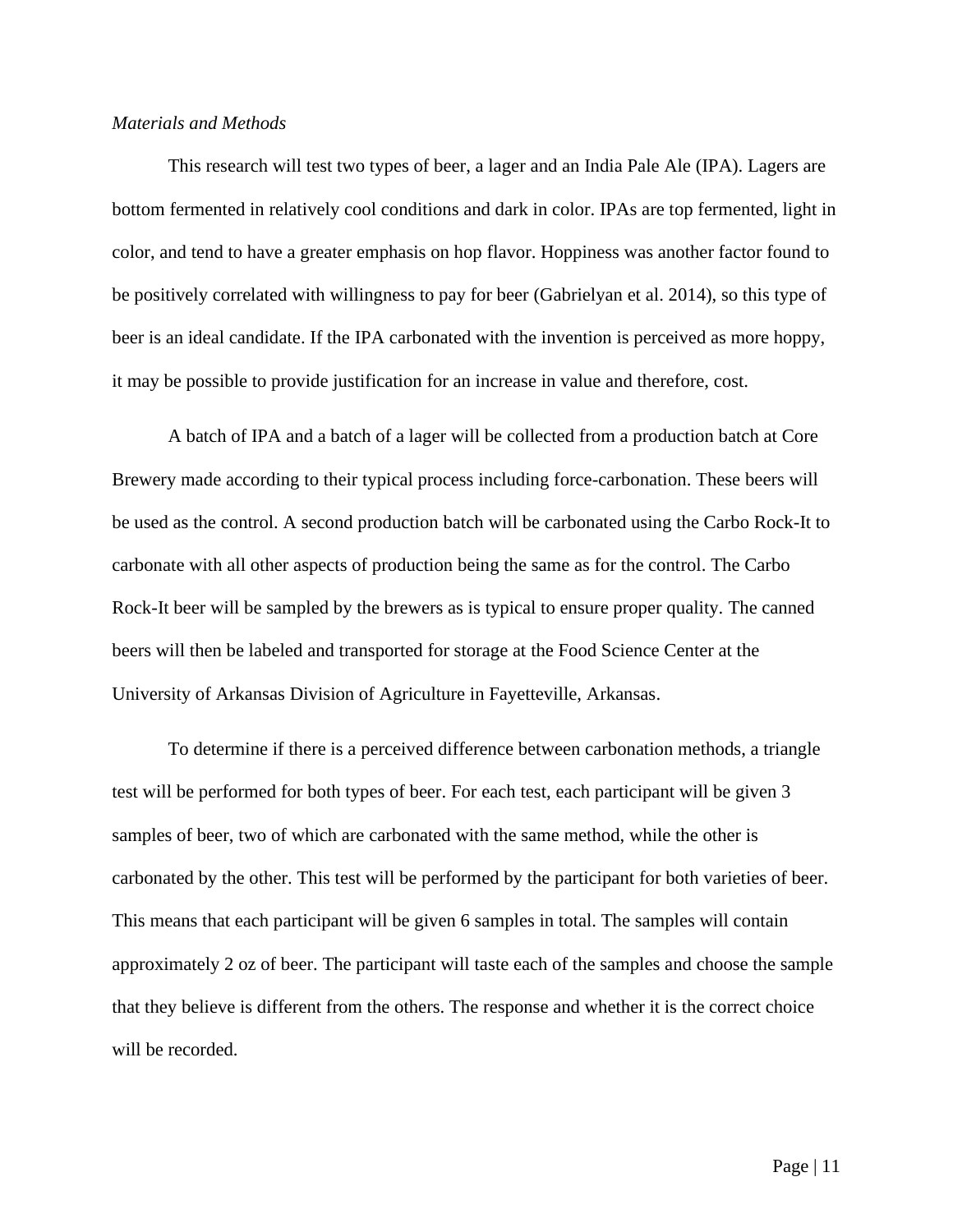Care will be taken in the preparation of samples to ensure that the only difference in treatments is the carbonation method. Due to equipment and storage limitations, the beers could not be made in the same batch then separated to be carbonated. However, all the same techniques will be used to produce both batches up to the point of carbonation. All samples of the same beer type will be kept in the same storage area so that temperature and light exposure is consistent throughout tests. Additionally, since carbonation release is an important aspect of this study, the three samples in each test should be poured in the same order in which they will be consumed so that the time from pouring to tasting is regular between samples. For both amber lagers and IPAs, beer experts suggest a serving temperature of 45 degrees (WOLINSKI 2018).

The number of panelists necessary depends on the risk levels, sensory difference, and power chosen for the test. There are two types of risk: alpha and beta. The alpha risk is the outcome if the null hypothesis is rejected when it is true in reality. The alpha risk for this study is that the test shows that there is a perceived difference between the beer carbonation methods. The consequence of this is that the brewer believes there is a difference when there is none and consumers will not pay for the difference, and sales are lost. The beta risk is the outcome if the null hypothesis is not rejected when the alternate hypothesis is true. The beta risk for this study is that the test fails to show a difference between the carbonations methods when there actually is one. The consequence of this error would be missing the opportunity to charge more for an improved beer. Since the relative risk of these errors is small and the same, alpha and beta risks of 0.05 will be used. For the sensory difference, or delta  $(\delta)$ , 1.5 standard deviations will be used. A testing power of less than 80% is not considered sufficient but increasing the power will require more panelists. As shown in [Table 1,](#page-13-0) a triangle test using an alpha of 0.05, delta of 1.50,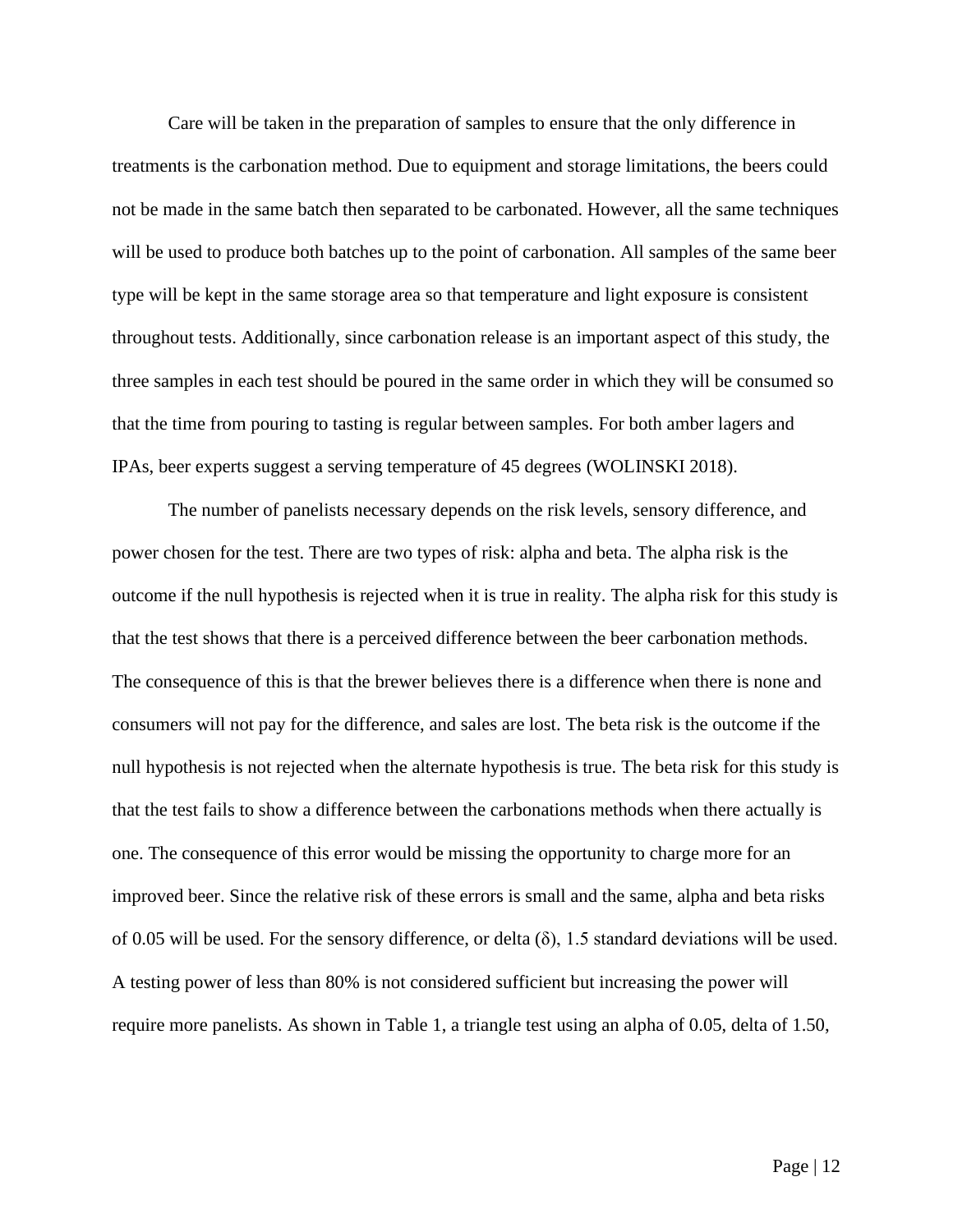and 90% power required 66 panelists. Therefore, at least 70 panelists will be used in this

experiment.

| Sensory Difference $(\delta,$ standard deviations) | $2-AFC$        | Duo-trio | 3-AFC | Triangle |
|----------------------------------------------------|----------------|----------|-------|----------|
| 80% power                                          |                |          |       |          |
| 0.50                                               | 78             | 3092     | 64    | 2742     |
| 0.75                                               | 35             | 652      | 27    | 576      |
| 1.00                                               | 20             | 225      | 15    | 197      |
| 1.25                                               | 13             | 102      | 9     | 88       |
| 1.50                                               | 9              | 55       | 6     | 47       |
| 1.75                                               | $\overline{7}$ | 34       | 5     | 28       |
| 2.00                                               | 6              | 23       | 3     | 19       |
| 90% power                                          |                |          |       |          |
| 0.50                                               | 108            | 4283     | 89    | 3810     |
| 0.75                                               | 48             | 902      | 39    | 802      |
| 1.00                                               | 27             | 310      | 21    | 276      |
| 1.25                                               | 18             | 141      | 13    | 124      |
| 1.50                                               | 12             | 76       | 9     | 66       |
| 1.75                                               | 9              | 46       | 6     | 40       |
| 2.00                                               | $\overline{7}$ | 31       | 5     | 26       |

<span id="page-13-0"></span>*Table 1: Participant count determination (Lawless and Heymann 2010)*

The proportion of correct responses will be tested using adjusted chi-square  $(X^2)$  analysis. The null hypothesis is that the proportion of correct responses is not greater than random chance. Since there are three options, the chance for a participant to randomly choose the right sample is one-third or 33.3%. The factors of the chi square analysis are the expected proportions of correct and incorrect answers and the observed proportions of correct and incorrect answers. Chisquared is calculated using: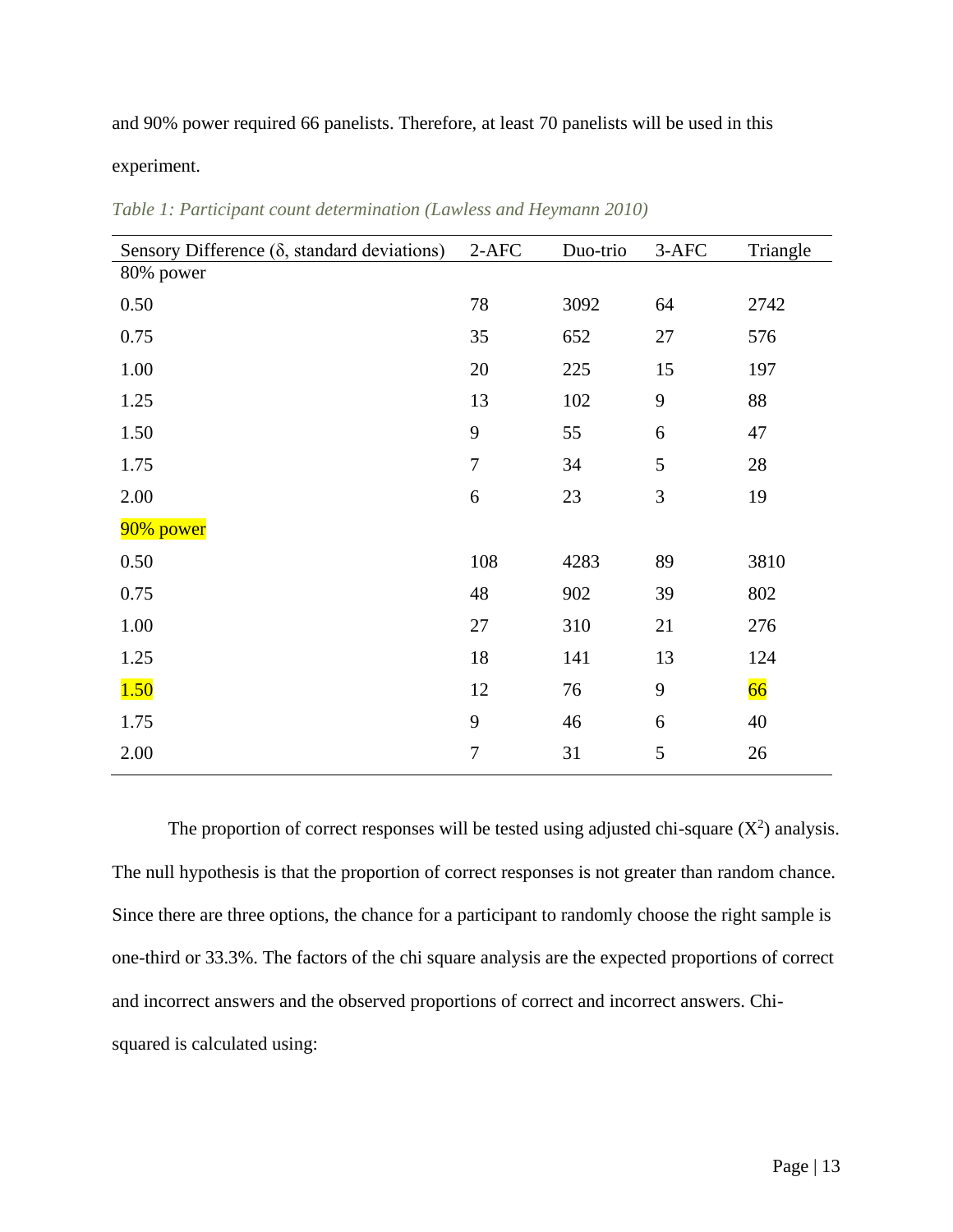$$
X^{2} = \sum \frac{(O_{i} - E_{i})^{2}}{E_{i}} \tag{1}
$$

Where:

 $O_i$  = the observed value

 $E_i$  = the expected value



*Figure 3: Chi-square distributions by degrees of freedom, k*

<span id="page-14-0"></span>The expanded chi squared equation for this experiment is shown in Eq. 2. The chi-square distribution of probabilities will be used to determine the probability of the result. Since there are only two factors and two levels being considered, there is one degree of freedom. The minimum chi square value to have 95% confidence that the result is significant for one degree of freedom is 3.84. This value was used for  $X^2$  in Eq. 2 and the number of correct responses needed for a significant result was calculated (see appendix) using the actual number of panelists used, 86. The calculated value for O<sub>correct</sub> was 37.2. Therefore, if 86 panelists perform a triangle test, and 38 panelists correctly select the different beer, then it can be concluded that the carbonation method creates a perceived sensory difference.

$$
X^{2} = \frac{(O_{correct} - E_{correct})^{2}}{E_{correct}} + \frac{(O_{incorrect} - E_{incorrect})^{2}}{E_{incorrect}}
$$
 (2)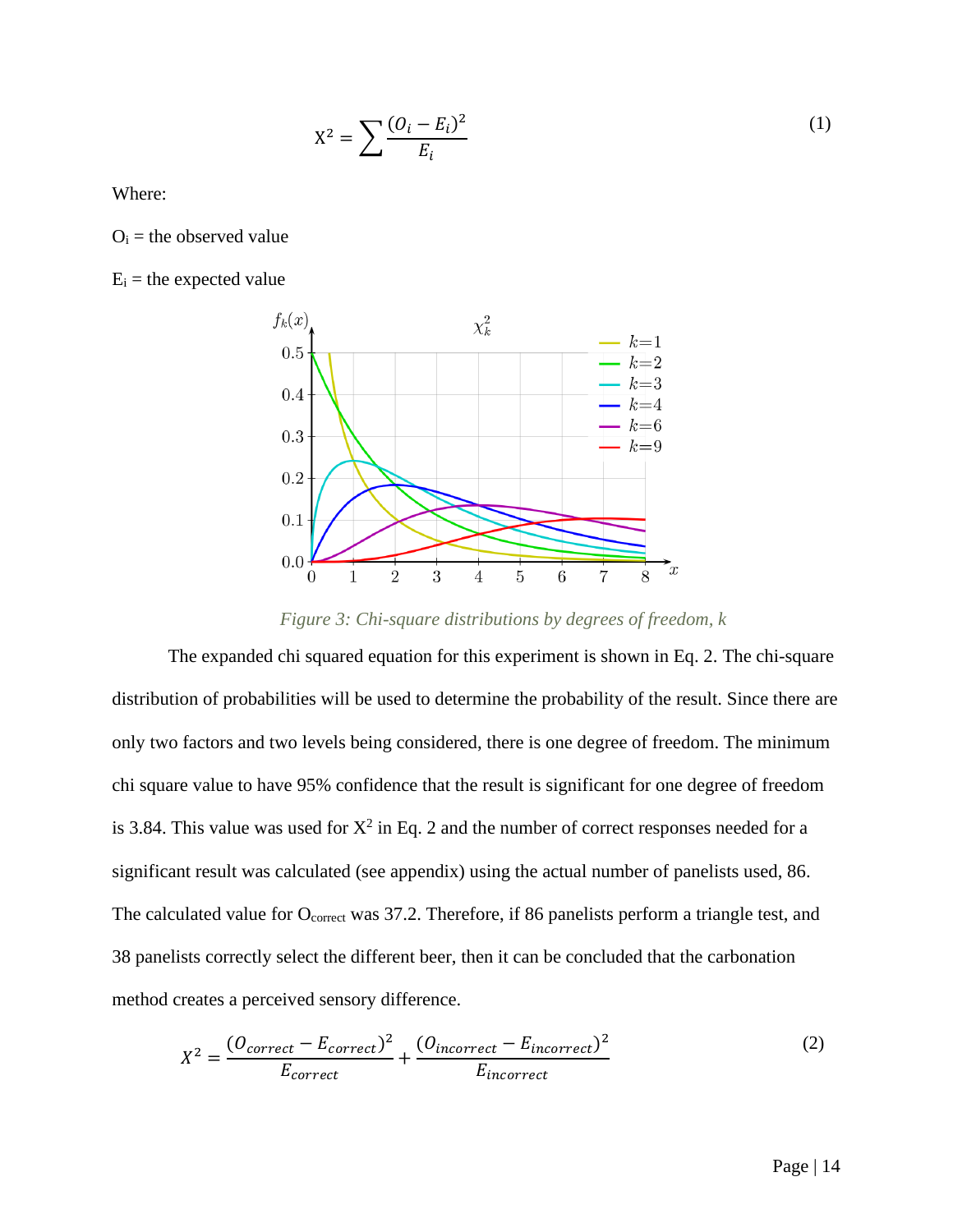#### <span id="page-15-0"></span>*Results*



*Figure 4: Using the Carbo Rock-It to carbonate a production batch of IPA*

<span id="page-15-1"></span>The results of the taste tests by the two brewers after carbonation by the Carbo Rock-It were that the IPA was substantially better with more fruity flavor and stronger hoppiness. The lager was perceived by the brewers to be slightly better with more fruity notes. This data is anecdotal, but since the brewers are experiences tasters and the final control point for quality, this information is important to be included here. 86 panelists performed the triangle tests for each type of beer. The results of the triangle test are summarized in [Table 2](#page-16-1) and [Table 4.](#page-16-3) The built-in statistics formulas in Excel were used to find the p-value. The statistics for the tests are in [Table 3](#page-16-2) and [Table 5.](#page-16-4) The p-values found for IPA and Lager were 0.00478 and 0.4458 respectively. For the IPA, this value is less than the 0.05 alpha threshold. Therefore, it can be concluded with 95% confidence that there is a significant sensory difference between the IPA force carbonated and the IPA carbonated using the Carbo Rock-It. The lager test p-value is much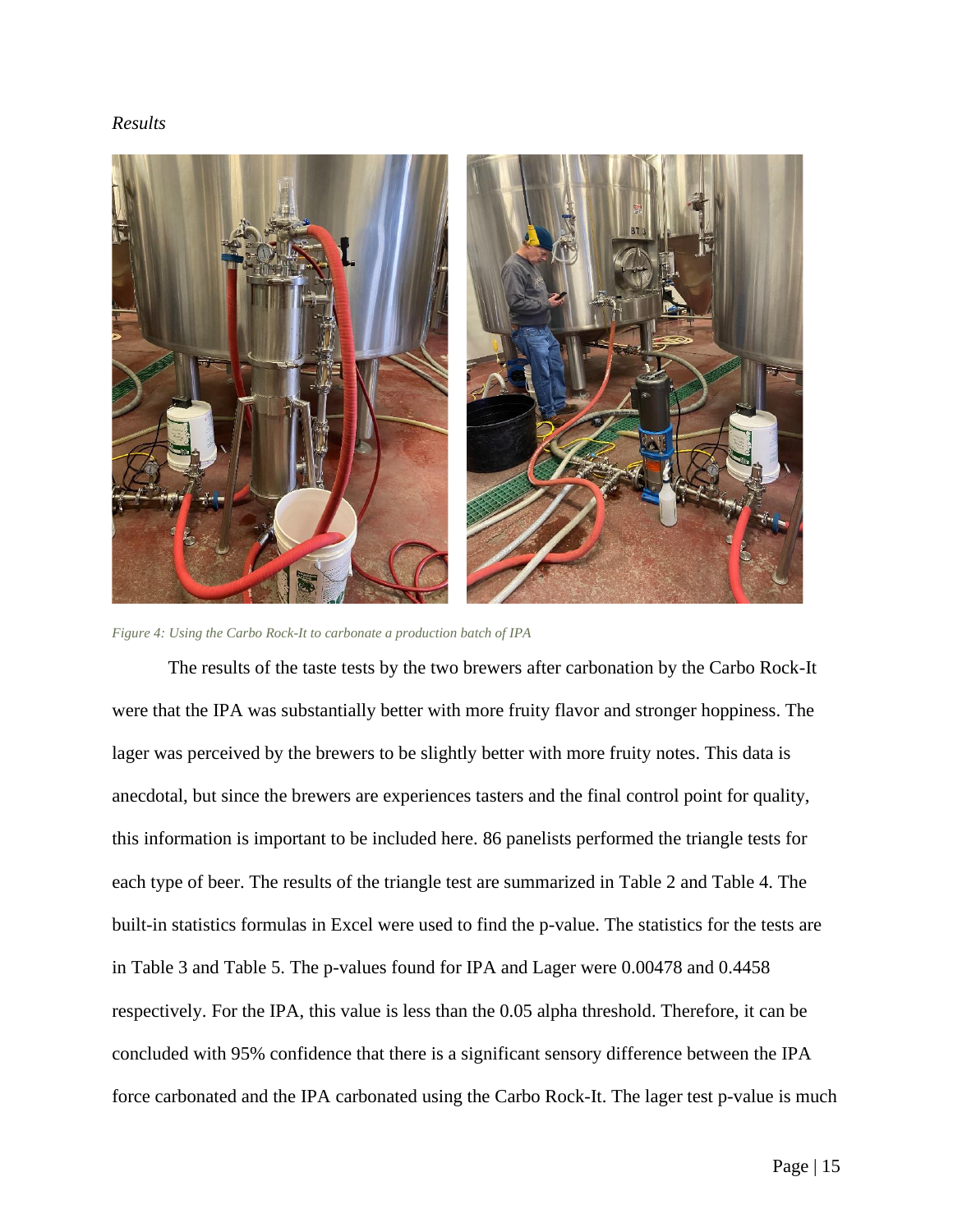higher than 0.05. This means that according to the triangle test, there is no significant perceptible difference in the lager force-carbonated and the lager carbonated with the Carbo Rock-It. Any correct responses can likely be attributed to chance.

<span id="page-16-1"></span>*Table 2: Summary of triangle test results for the IPA*

|                 |       | <b>Expected</b> Observed | $\mathbf{Y}^{\mathbf{2}}$<br>$(O-E)^2/E$ |
|-----------------|-------|--------------------------|------------------------------------------|
| <b>Correct</b>  | 28.67 |                          | 5.3062                                   |
| Incorrect 57.33 |       | 45                       | 2.6531                                   |

<span id="page-16-2"></span>*Table 3: Summary of statistics for IPA test*

| n            | 86      |
|--------------|---------|
| $\Sigma X^2$ | 7.9593  |
| D            | 0.00478 |

<span id="page-16-3"></span>*Table 4: Summary of triangle test results for the lager*

|                        |       | <b>Expected</b> Observed | $(O-E)^2/E$ |
|------------------------|-------|--------------------------|-------------|
| <b>Correct</b>         | 28.67 | 32                       | 0.3876      |
| <b>Incorrect</b> 57.33 |       | 54                       | 0.1938      |
|                        |       |                          |             |

<span id="page-16-4"></span>*Table 5: Summary of statistics for lager test*

| n            | 86     |
|--------------|--------|
| $\Sigma X^2$ | 0.5814 |
|              | 0.4458 |

#### <span id="page-16-0"></span>*Conclusions and Discussion*

According to the results of the IPA triangle test, the Carbo Rock-It appeared to produce beer that is perceivably different from force carbonated beer. This conclusion matches that of the brewers who concluded that the Carbo Rock-It treated beer was "better" in that it tasted closer to what they aimed to create. The lager had no perceivable difference for the public panel and only a slight difference according to the brewers. Therefore, the impact of the Carbo-Rock It on flavor from these tests seems to depend on the composition of the beer. In these experiments, an IPA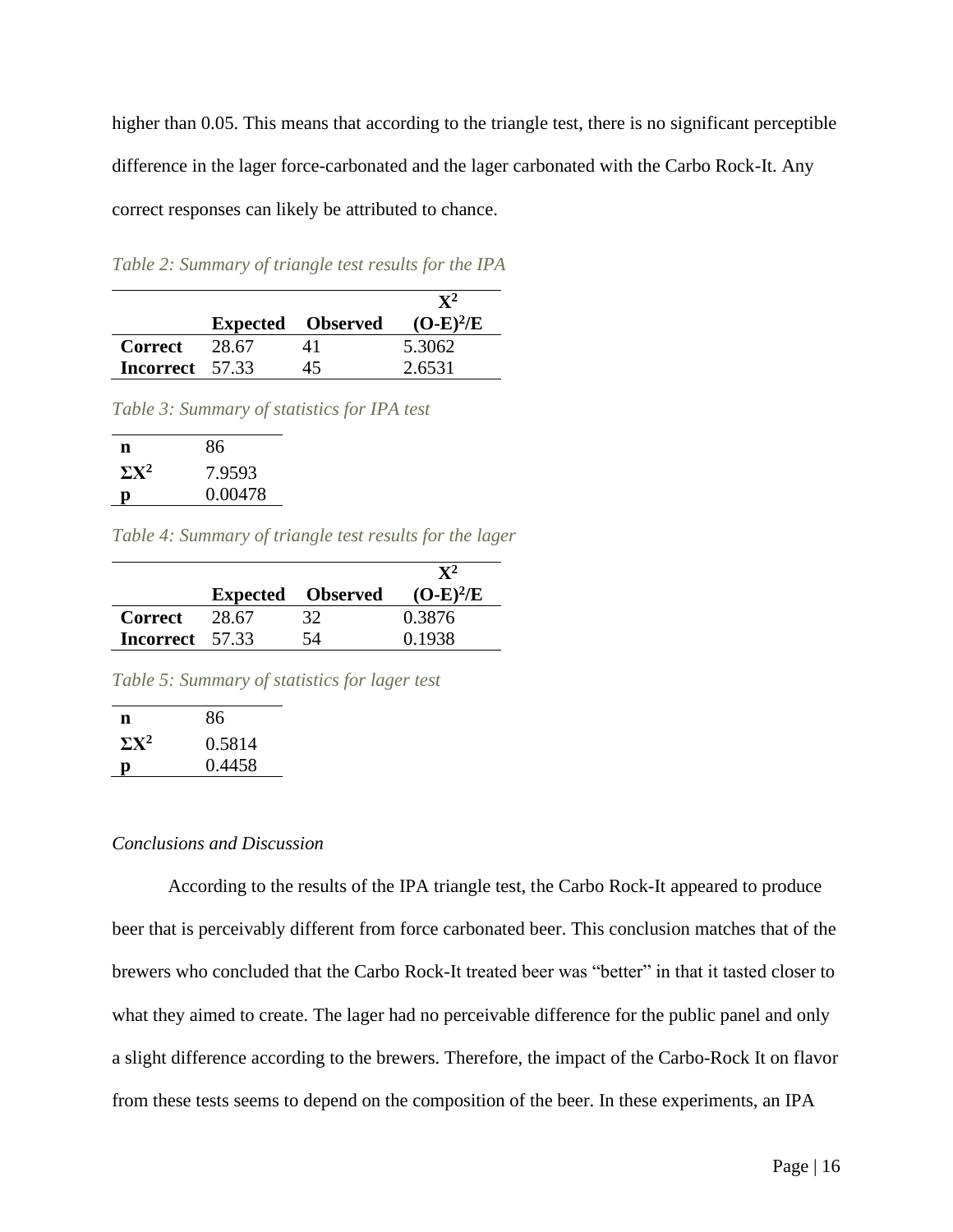and a lager type beer were tested and showed contrasting results. This may have occurred due to the relative strength of the flavors in the types of beer. IPAs have a signature hop flavor that is obvious to the taste. Flavors and aromas in lagers are more subtle. If the Carbo Rock-It retains some percent of the volatile compounds in the beer, the overall impact would be more noticeable if there are more flavor volatiles in the first place, as with the IPA. Alternatively, if the compounds (like the ones responsible for the hop flavor) in the IPA are more volatile than those in the lager, retaining the gas would have a greater impact.

#### <span id="page-17-0"></span>*Recommendations for Future Work*

While the triangle test conducted is limited to showing a difference, further sensory tests can be conducted to better understand what makes the Carbo Rock-It beer different. For example, a paired comparison test could be conducted to test whether consumers like Carbo Rock-It beer better, as the brewers did, or whether specific flavor or aromatic attributes are stronger in Carbo Rock-It beer. The latter could also be tested by measuring the relative concentrations of certain chemicals. of A descriptive panel is planned for late April 2022. This panel of trained testers will identify the sensory attributes of each of the beers. These tests are worthy of pursuit since it has been proven that there is a perceived difference in at least some instances. If further testing can reveal Carbo Rock-It beer is preferred, this information can be used as a marketing tool to promote the Carbo Rock-It to craft brewers. Otherwise, further testing should at least aim to ensure any differences in flavor the Carbo Rock-It makes will not be unfavorable to consumers. Since craft brewing relies on its beer having unique attributes, retaining subtle flavors and aromas is an appealing benefit of the Carbo-Rock It.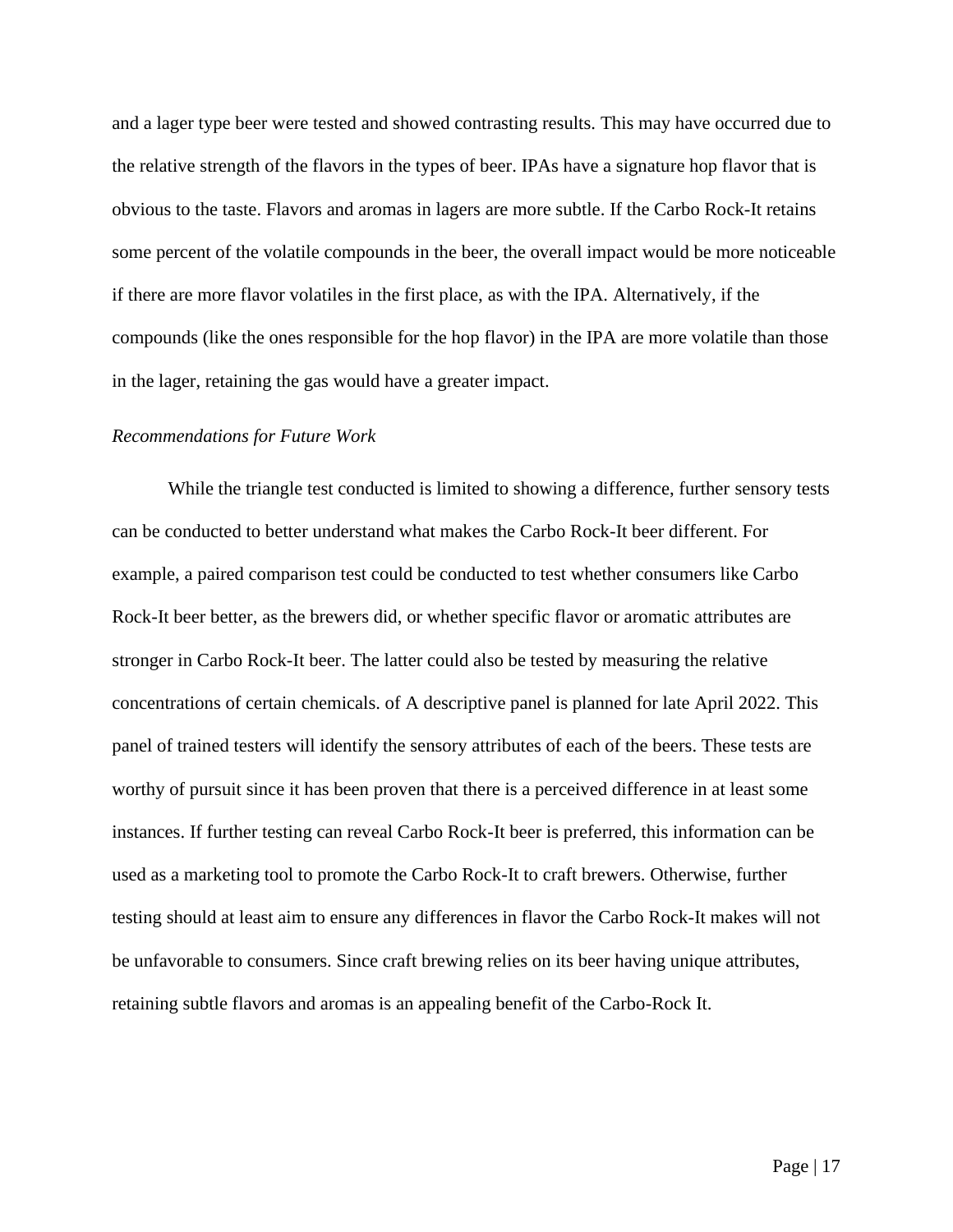#### <span id="page-18-0"></span>*References*

- Alves, V., Gonçalves, J., Figueira, J. A., Ornelas, L. P., Branco, R. N., Câmara, J. S., & Pereira, J. A. M. (2020). Beer volatile fingerprinting at different brewing steps. *Food Chemistry*, *326*, 126856.<https://doi.org/10.1016/j.foodchem.2020.126856>
- Betancur, M. I., Motoki, K., Spence, C., & Velasco, C. (2020). Factors influencing the choice of beer: A review. *Food Research International*, *137*, 109367. <https://doi.org/10.1016/j.foodres.2020.109367>
- Brewer's Association. (2021, May). National Beer Sales & Production Data. Retrieved February 15, 2022, from Brewers Association website: [https://www.brewersassociation.org/statistics](https://www.brewersassociation.org/statistics-and-data/national-beer-stats/)[and-data/national-beer-stats/](https://www.brewersassociation.org/statistics-and-data/national-beer-stats/)
- Briggs, D. E., Brookes, P. A., Boulton, C. A., & Stevens, R. (2004). *Brewing: Science and Practice*. Woodhead Publishing.
- Clark, R. A., Hewson, L., Bealin-Kelly, F., & Hort, J. (2011). The Interactions of CO2, Ethanol, Hop Acids and Sweetener on Flavour Perception in a Model Beer. *Chemosensory Perception*, *4*(1–2), 42–54.<https://doi.org/10.1007/s12078-011-9087-3>
- Elzinga, K. G., Tremblay, C. H., & Tremblay, V. J. (2015). Craft Beer in the United States: History, Numbers, and Geography\*. *Journal of Wine Economics*, *10*(3), 242–274. <https://doi.org/10.1017/jwe.2015.22>
- Gabrielyan, G., McCluskey, J. J., Marsh, T. L., & Ross, C. F. (2014). Willingness to Pay for Sensory Attributes in Beer. *Agricultural and Resource Economics Review*, *43*(1), 125–139. Cambridge Core.<https://doi.org/10.1017/S1068280500006948>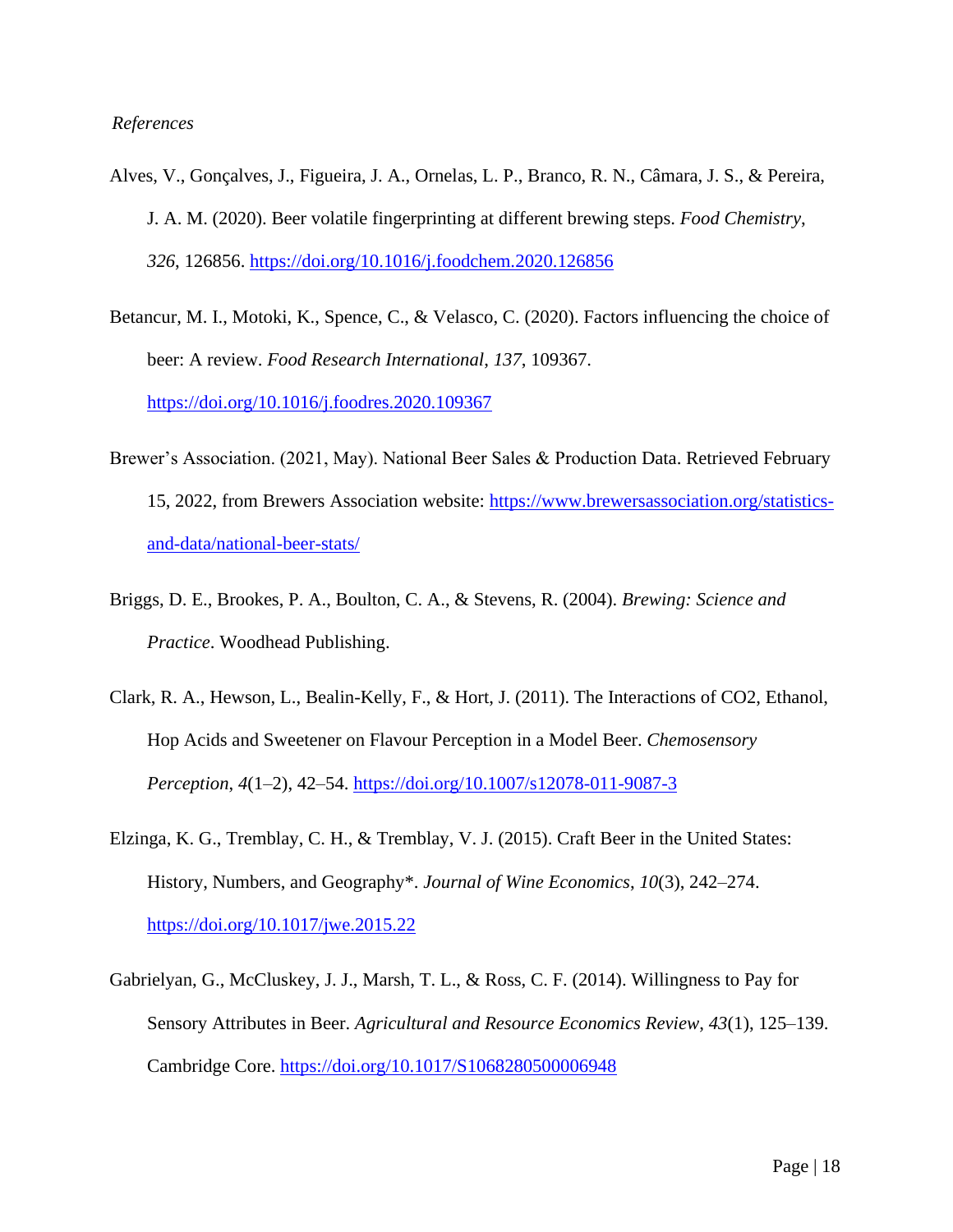Henry's law. (n.d.).<https://doi.org/10.1093/oi/authority.20110803095931253>

- Langstaff, S. A., & Lewis, M. J. (1993). The Mouthfeel of Beer—A Review. *Journal of the Institute of Brewing*, *99*(1), 31–37.<https://doi.org/10.1002/j.2050-0416.1993.tb01143.x>
- Lawless, H. T., & Heymann, H. (2010a). Data Relationships and Multivariate Applications. In H. T. Lawless & H. Heymann (Eds.), *Sensory Evaluation of Food: Principles and Practices* (pp. 433–449). New York, NY: Springer. [https://doi.org/10.1007/978-1-4419-6488-5\\_18](https://doi.org/10.1007/978-1-4419-6488-5_18)
- Lawless, H. T., & Heymann, H. (2010b). *Sensory Evaluation of Food: Principles and Practices*. Springer Science & Business Media.
- McMahon, K. M., Culver, C., & Ross, C. F. (2017). The production and consumer perception of sparkling wines of different carbonation levels. *Journal of Wine Research*, *28*(2), 123–134. <https://doi.org/10.1080/09571264.2017.1288092>
- Olaniran, A. O., Hiralal, L., Mokoena, M. P., & Pillay, B. (2017). Flavour-active volatile compounds in beer: Production, regulation and control. *Journal of the Institute of Brewing*, *123*(1), 13–23.<https://doi.org/10.1002/jib.389>
- Osborn, G. S. (2018). Method for improved rate and control of beverage carbonation with automatic shut-off. U.S. Patent No. 10077418.
- Osborn, G. S. (2021). Method for Controlling the Concentration of Single and Multiple Dissolved Gases in Beverages. Patent No. 10961488.
- Pozo-Bayón, M. Á., Santos, M., Martín-Álvarez, P. J., & Reineccius, G. (2009). Influence of carbonation on aroma release from liquid systems using an artificial throat and a proton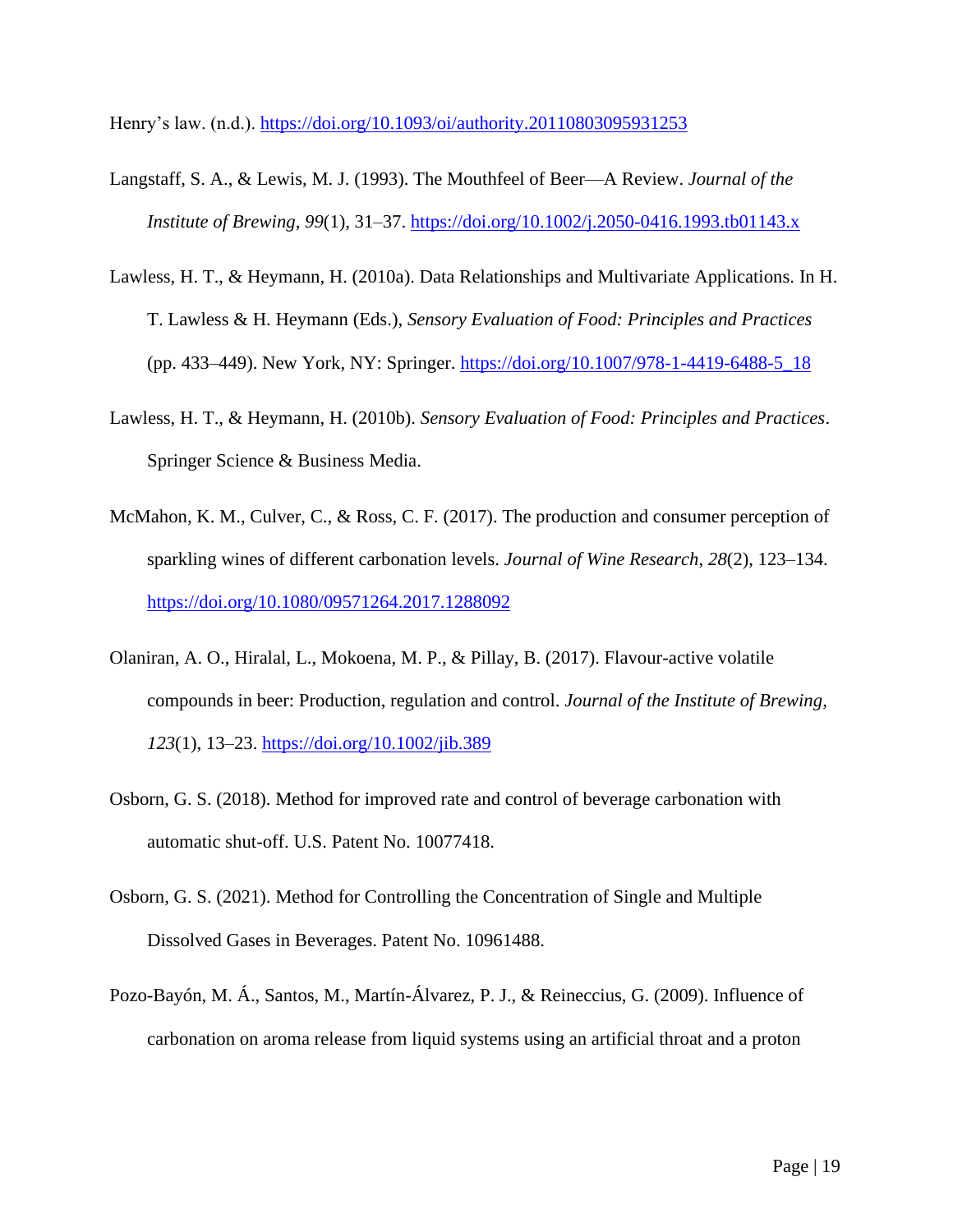transfer reaction–mass spectrometric technique (PTR–MS). *Flavour and Fragrance Journal*, *24*(5), 226–233.<https://doi.org/10.1002/ffj.1934>

- Silberberg, E. (1985). Nutrition and the Demand for Tastes. *Journal of Political Economy*, *93*(5), 881–900.<https://doi.org/10.1086/261340>
- Simonson, K. (2020). Comparing Economics of Traditional Carbonation Method and a Novel Carbonation Invention for Craft Beer. *Biological and Agricultural Engineering Undergraduate Honors Theses*. Retrieved from<https://scholarworks.uark.edu/baeguht/72>
- WOLINSKI, C. (2018, February 27). The Ideal Serving Temperatures for Every Type of Beer, Explained. Retrieved December 8, 2021, from VinePair website:

<https://vinepair.com/articles/best-temperature-beer/>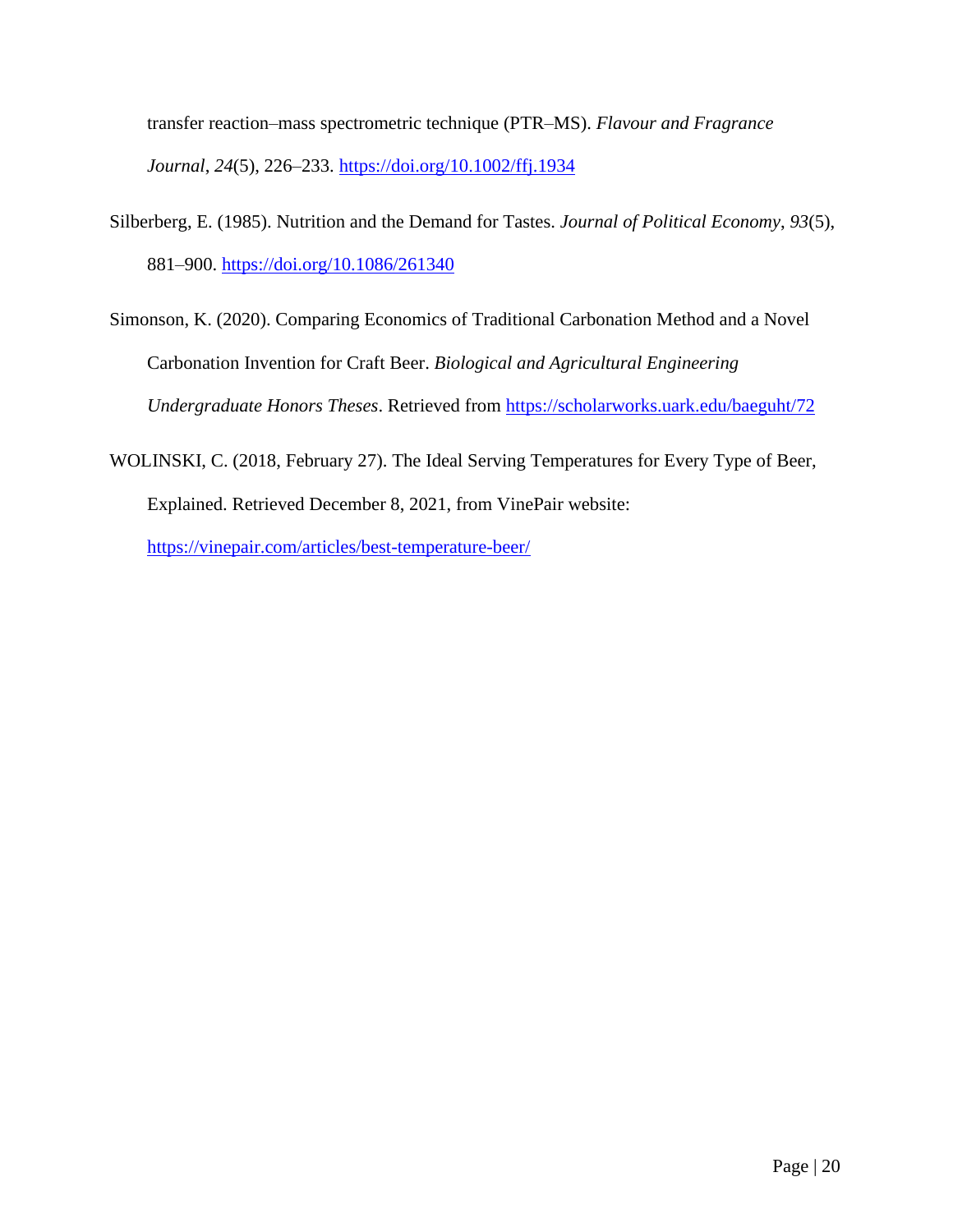# <span id="page-21-0"></span>*Appendix A: Chi Square Calculations*

$$
X^{2} = \frac{(O_{correct} - E_{correct})^{2}}{E_{correct}} + \frac{(O_{incorrect} - E_{incorrect})^{2}}{E_{incorrect}} \tag{1}
$$

$$
E_{incorrect} = n - E_{correct} \tag{2}
$$

$$
O_{incorrect} = n - O_{correct} \tag{3}
$$

$$
E_{correct} = \frac{n}{3} \tag{4}
$$

$$
X^{2} = \frac{\left(0_{correct} - \frac{n}{3}\right)^{2}}{\frac{n}{3}} + \frac{\left((n - 0_{correct}) - (n - \frac{n}{3})\right)^{2}}{n - \frac{n}{3}}
$$
(5)

$$
X^{2} = \frac{\left(0_{correct} - \frac{n}{3}\right)^{2}}{\frac{n}{3}} + \frac{\left(n - 0_{correct} - \frac{2n}{3}\right)^{2}}{\frac{2n}{3}}
$$
(6)

$$
X^{2} = \frac{\left(0_{correct} - \frac{n}{3}\right)^{2}}{\frac{n}{3}} + \frac{\left(\frac{n}{3} - 0_{correct}\right)^{2}}{\frac{2n}{3}}
$$
(7)

$$
X^{2} = \frac{O_{correct}^{2} - \frac{2nO_{correct}}{3} + \frac{n^{2}}{9}}{\frac{n}{3}} + \frac{\frac{n^{2}}{9} - \frac{2nO_{correct}}{3} + O_{correct}^{2}}{\frac{2n}{3}}
$$
(8)

$$
X^{2} = \frac{3(0_{correct}^{2} - \frac{2n0_{correct}}{3} + \frac{n^{2}}{9})}{n} + \frac{3(\frac{n^{2}}{9} - \frac{2n0_{correct}}{3} + 0_{correct}^{2})}{2n}
$$
(9)

$$
X^{2} = \frac{6(O_{correct}^{2} - \frac{2nO_{correct}}{3} + \frac{n^{2}}{9})}{2n} + \frac{3(\frac{n^{2}}{9} - \frac{2nO_{correct}}{3} + O_{correct}^{2})}{2n}
$$
(10)

$$
X^{2} = \frac{6\left(O_{correct}^{2} - \frac{2nO_{correct}}{3} + \frac{n^{2}}{9}\right) + 3(\frac{n^{2}}{9} - \frac{2nO_{correct}}{3} + O_{correct}^{2})}{2n}
$$
(11)

$$
X^{2} = \frac{60^{2}_{correct} - \frac{12n0_{correct}}{3} + \frac{6n^{2}}{9} + \frac{3n^{2}}{9} - \frac{6n0_{correct}}{3} + 30^{2}_{correct}}{2n}
$$
(12)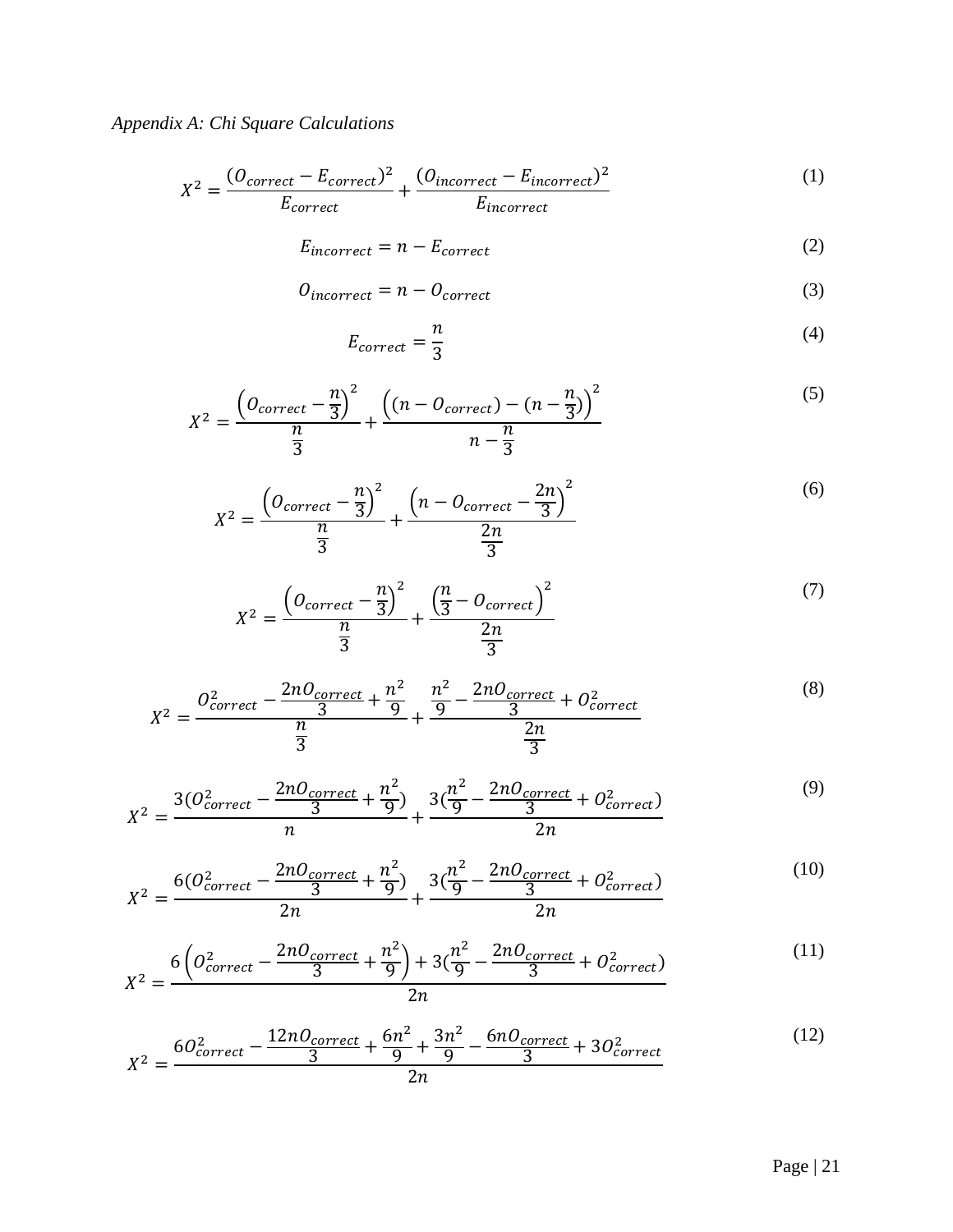$$
X^{2} = \frac{60^{2}_{correct} - 4n0_{correct} + \frac{2n^{2}}{3} + \frac{n^{2}}{3} - 2n0_{correct} + 30_{correct}^{2}}{2n}
$$
(13)

$$
X^2 = \frac{90^2_{correct} - 6n0_{correct} + n^2}{2n}
$$
 (14)

$$
n = 86, X^2 = 3.84 \tag{15}
$$

$$
3.84 = \frac{90_{correct}^{2} - 6(86)0_{correct} + 86^{2}}{2(86)}
$$
 (16)

$$
3.84 = \frac{90_{correct}^{2} - 5160_{correct} + 7396}{172}
$$
 (17)

$$
660.48 = 90_{correct}^2 - 5160_{correct} + 7396
$$
 (18)

$$
0 = 90_{correct}^2 - 5160_{correct} + 6735.52
$$
 (19)

The quadratic formula can be used to find the positive solution.

$$
O_{correct} = \frac{516 + \sqrt{516^2 - 4(9)(6735.52)}}{2(9)}
$$
(20)

$$
0_{correct} = 37.2 \approx 38 correct answers minimum
$$
\n
$$
(21)
$$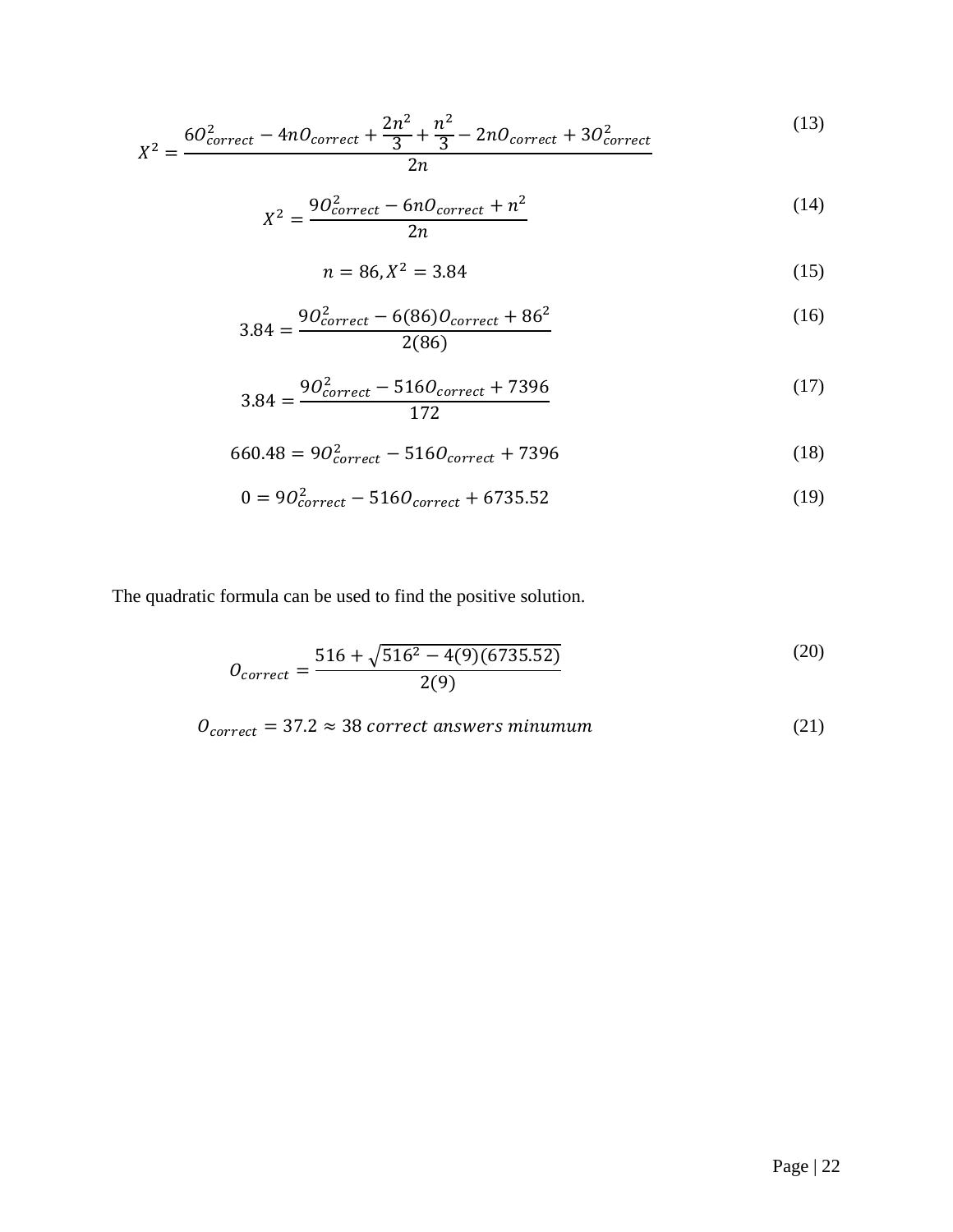<span id="page-23-0"></span>

| <b>Protocol Number:</b> | 2001246430   |       | <b>Expiration Date:</b> |
|-------------------------|--------------|-------|-------------------------|
| Investigator:           | Han-Seok Seo | Last  | Approval                |
|                         |              | Date: |                         |

## **RazorGrant**

| <b>Document Overview</b><br><b>Description:</b>                                            | Sensory evaluation of beer samples |  |
|--------------------------------------------------------------------------------------------|------------------------------------|--|
| <b>Explanation:</b>                                                                        | Sensory evaluation of beer samples |  |
| <b>Organization Doc Num:</b>                                                               |                                    |  |
| <b>Protocol Summary</b><br><b>Protocol Number:</b><br><b>Sequence Number:</b>              | 2001246430<br>0                    |  |
| Status:                                                                                    | Submitted to IRB                   |  |
| <b>Expiration Date:</b><br><b>Last Approval Date:</b><br>Investigator:                     | Han-Seok Seo                       |  |
| <b>Protocol Details</b><br>Type:                                                           | Exempt                             |  |
| Summary/Keywords:<br><b>Application Date:</b>                                              | 01/31/2020                         |  |
| <b>Reference Num 1:</b><br><b>Reference Num 2:</b><br><b>FDA Application No:</b><br>Title: |                                    |  |
| <b>Areas of Research</b>                                                                   | Sensory evaluation of beer samples |  |

| Code                 | <b>Description</b> |
|----------------------|--------------------|
| 000001               | All Research Areas |
| <b>Organizations</b> |                    |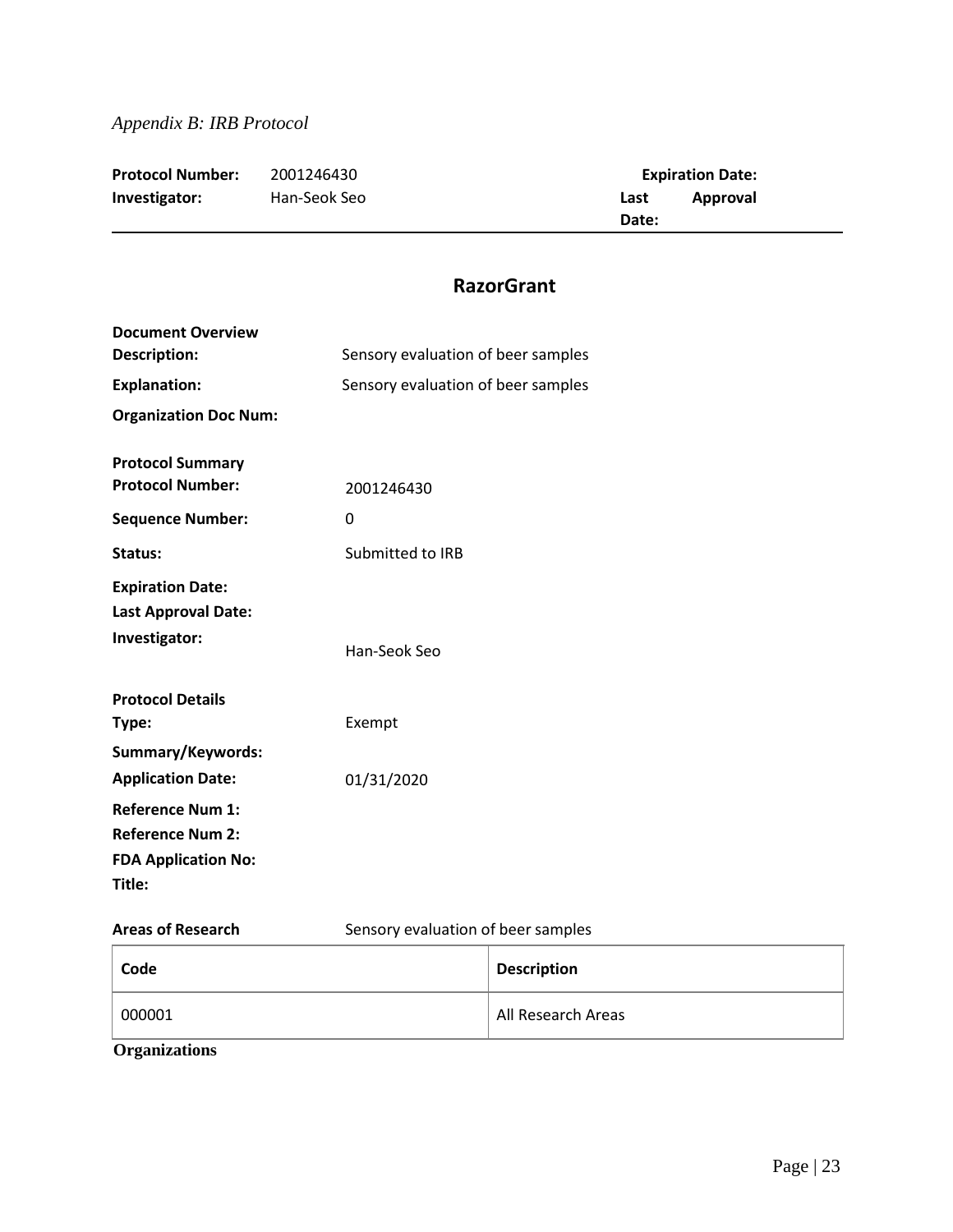| <b>Type</b>                | Organization | <b>Address</b>                                                                    |
|----------------------------|--------------|-----------------------------------------------------------------------------------|
| Performing<br>Organization | University   | University 1125 West Maple Street 210 ADMN<br>Bldg,<br>Fayetteville, AR 72701 USA |

## **Funding Source**

| <b>Type</b>                            |              | Number/Code | Name/Title                 |
|----------------------------------------|--------------|-------------|----------------------------|
| Internally Funded/Unfunded<br>Research |              | N/A         |                            |
| <b>Protocol Number:</b>                | 2001246430   |             | <b>Expiration Date:</b>    |
| Investigator:                          | Han-Seok Seo |             | <b>Last Approval Date:</b> |

## **Subjects**

| Subject       | Count |
|---------------|-------|
| Adults        | 5000  |
| UofA Students | 5000  |

**Investigators**

| Person Name: Han-Seok Seo      |                              |                       | Role:                          | Principal<br>Investigator |
|--------------------------------|------------------------------|-----------------------|--------------------------------|---------------------------|
| Units:<br><b>Office Phone:</b> | <b>FDSC</b><br>479-575-4778  | Food Science          | <b>Affiliation:</b><br>Mobile: | Supervisor                |
| Email:                         | hanseok@uark.edu             |                       | Training:                      | No                        |
|                                | Person Name: G. Scott Osborn | <b>Biological and</b> | Role:                          | Co-Investigator           |
| Units:                         | <b>BENG</b>                  | Agricultural          | <b>Affiliation:</b>            | Faculty                   |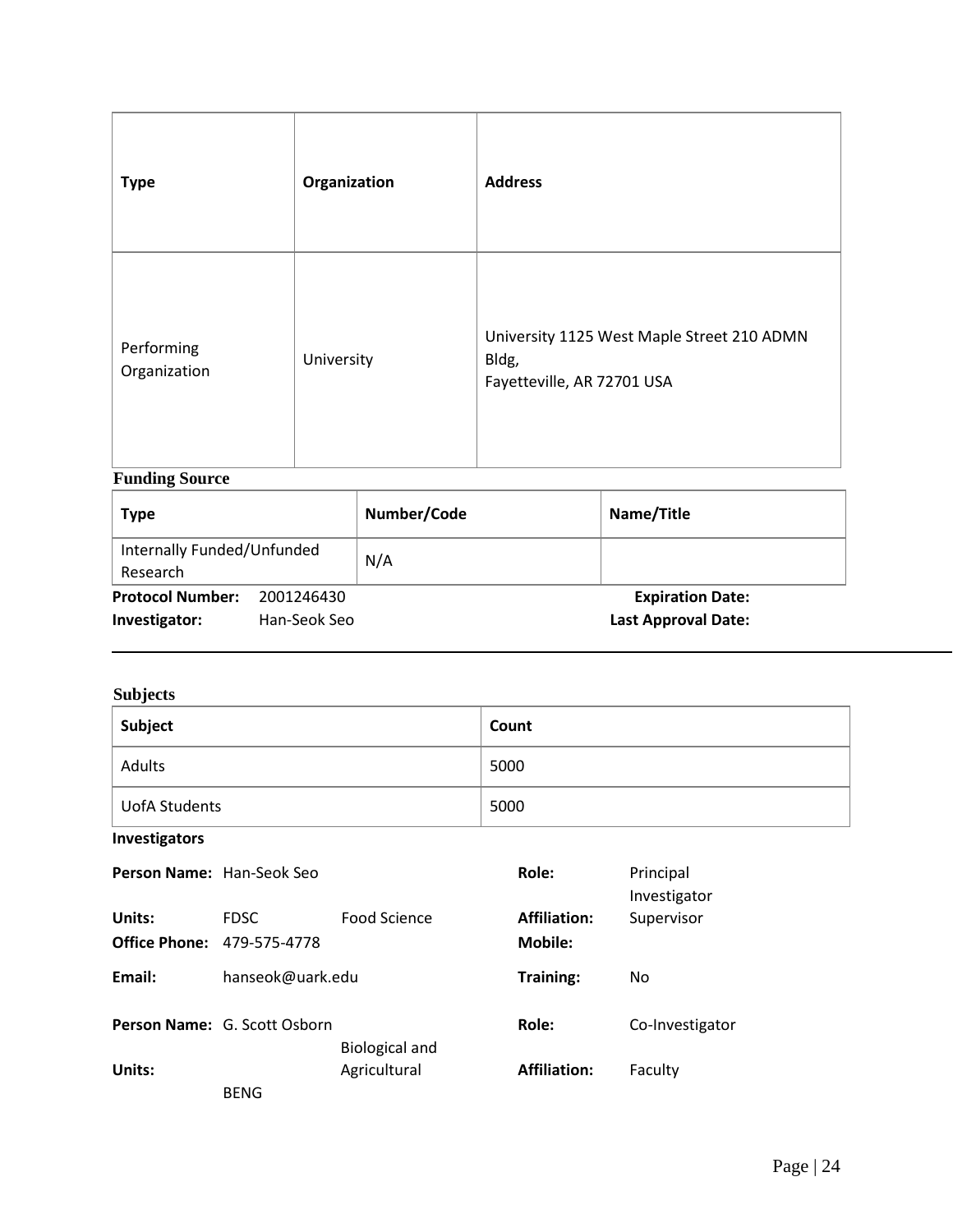#### Engineering

| <b>Office Phone: 479-575-2877</b>                                         |                                  |                                   | <b>Mobile:</b>                                 |                                |
|---------------------------------------------------------------------------|----------------------------------|-----------------------------------|------------------------------------------------|--------------------------------|
| Email:                                                                    | gsosborn@uark.edu                |                                   | Training:                                      | No                             |
| Person Name: Kyle J Buffin<br>Units:<br><b>Office Phone: 479-575-3845</b> | <b>FDSC</b>                      | Food Science                      | Role:<br><b>Affiliation:</b><br><b>Mobile:</b> | Co-Investigator<br>Non-Faculty |
| Email:                                                                    | buffin@uark.edu                  |                                   | Training:                                      | No                             |
|                                                                           | Person Name: Kira Marie Simonson | <b>Biological and</b>             | Role:                                          | Co-Investigator                |
| Units:                                                                    | <b>BAEG</b>                      | Agricultural<br>Engineering       | <b>Affiliation:</b>                            | Student<br>Investigator        |
| <b>Office Phone: 479-575-3845</b>                                         |                                  |                                   | <b>Mobile:</b>                                 |                                |
| Email:                                                                    | kmsimons@uark.edu                |                                   | Training:                                      | No                             |
|                                                                           |                                  | Questionnaire                     |                                                |                                |
| <b>Questionnaire Name:</b>                                                |                                  | Human Subjects Protocol Interview |                                                |                                |
| <b>Description:</b><br>Module:                                            | <b>IRB</b>                       | Human Subjects Protocol Interview | <b>Sub Module:</b>                             |                                |
| <b>Protocol Number:</b><br><b>Principal</b>                               | 2001246430                       |                                   | <b>Sequence Number:</b>                        | 0                              |

Title: Sensory evaluation of beer samples

**Investigator:** Han-Seok Seo

• What is the purpose of this research? Please explain both why you are doing the research (class assignment, thesis, etc.) AND/OR state your hypothesis. See attachment is not a sufficient response.

This project aims to determine whether consumers can detect any sensory difference between the test beer samples

• Are you collecting data about living individuals?

Yes

• Are you collecting data through intervention or interaction with these individuals?

Yes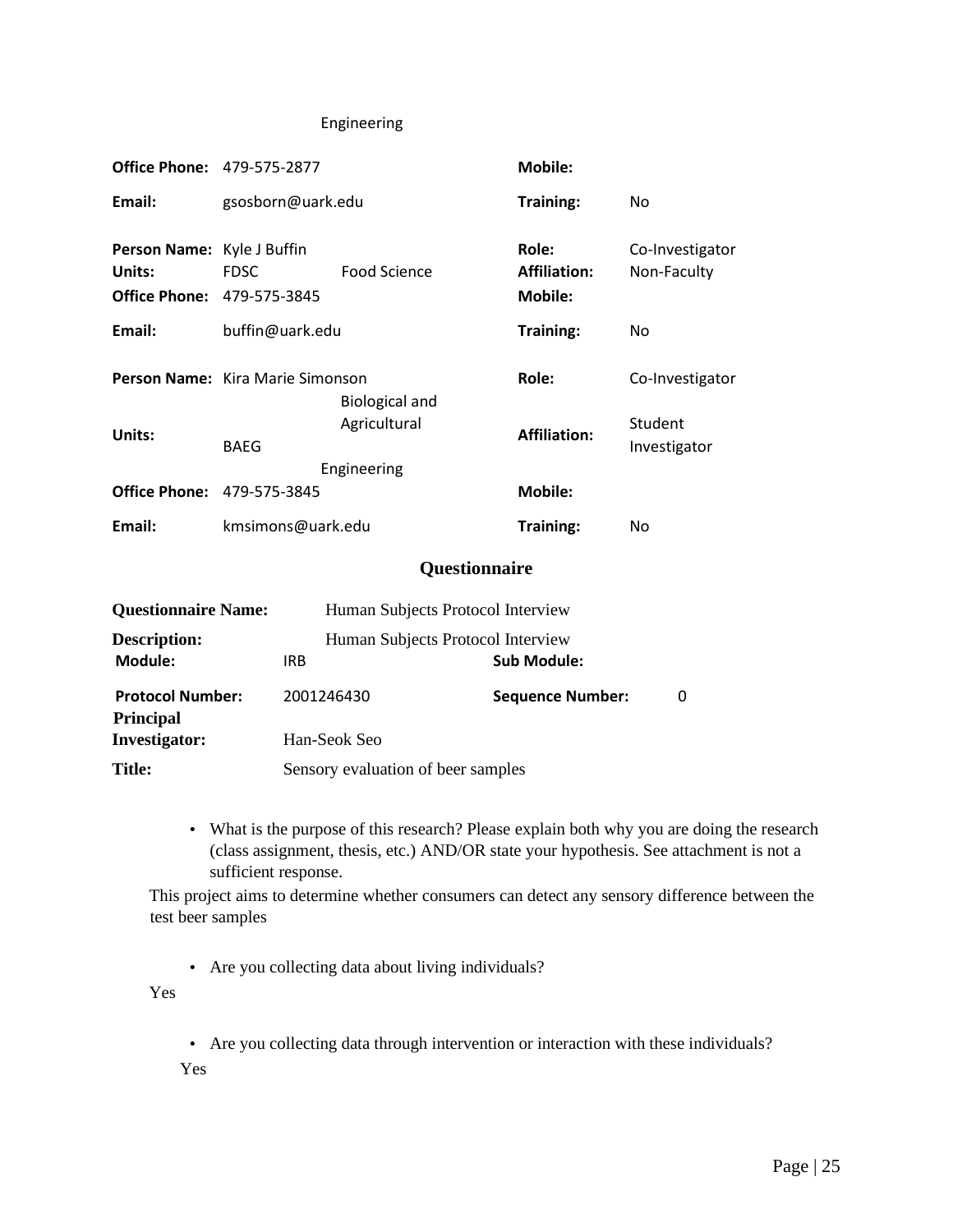- Beyond the basic Participant Types (children, UofA Students, adults, etc.) named elsewhere in this application, do you have a target population (particular group of people) you want to recruit? Some examples might be students in a particular class, members of a particular group or network, people in a specific age range (whether adult or minor), children in a particular school or class, etc. No
- How are you recruiting participants? Are you standing in a public place asking people to take a survey, sending out introductory emails, posting an ad or blurb on a website or social media, posting a flyer in a public location, etc.? \*\*Please note that all recruitment materials will need to be uploaded in the Notes and Attachments section. Volunteers aged 21 years or older will be recruited via an online survey (http://www.surveymonkey.com) through the University of Arkansas Sensory Service Center Database by emailing the information letter. They will be asked to fill out their demographic profiles prior to their participation. All participants should have 1) no clinical history of major diseases (e.g., cancer, cardiovascular disease, diabetes, etc.), 2) no sensory impairment, and 3) no food allergy or intolerance.
- Provide a brief description of the procedures involving the participants.

Adults who are eligible to drink beer drinks will be asked to participate in sensory testing of beer samples. There will be three sets of tasting tests. For each set, each participant will be presented with three beer samples (two samples are identical and one is different), and she/he will be asked to select the different sample. The participant will be also asked to describe (or select) the attribute(s) that make(s) different between the test samples. For each sample, 2 oz will be served. There will be a break for 5 min between the test sessions. After completion of this test, a driver will give a ride for each participant.

- How long are the procedures likely to take? Include duration and frequency. It will take about 25-30 minutes to complete the session.
- How will information be given to people to get their informed consent to participate in this research? Answers should include specific methods (e.g., verbal consent, information handout, online consent form, full consent form requiring signature documentation.) \*\*Please note that consent materials -- from a script for verbal consent to full consent forms that require participant signature -- must be uploaded in the Notes and Attachments section.

Full consent form requiring signature documentation

- Does data collection rely on a scheduled event, such as a convention or specific date? No
- How will your data be collected? Include all that apply online, on paper/in person, audio and/or video recordings. \*\*Please note that all data collection materials will need to be uploaded in the Notes and Attachments section. This includes: surveys, questionnaires,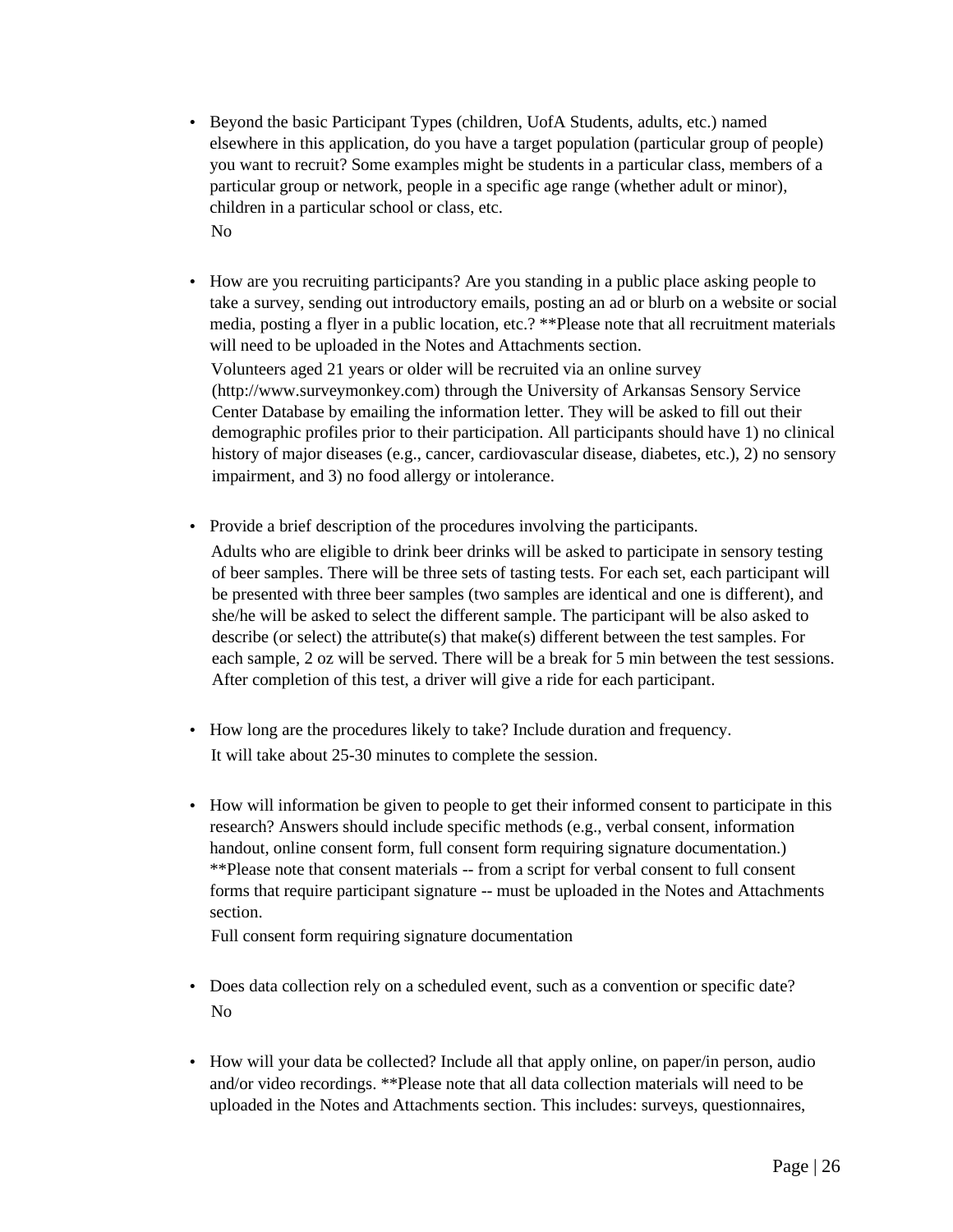interview questions or anything that is given to or asked of a participant. Online and/or on paper/in person

- How will your data be stored? Include all that apply: electronically, on paper, audio and/or video recordings. Electronically and/or on paper
- How will that data be kept secure?

Individual responses will be identified only by code numbers (e.g., Participant #001, #002, #003, etc.)., but not by names. All information collected will be kept confidential to the extent allowed by law and University policy. Results from the research will be reported as aggregated data.

- Minimal Risk is defined as risks of harm not greater than those ordinarily encountered in daily life or during the performance of routine physical or psychological examinations or tests. Will participants be exposed to more than minimal risk? Include in your consideration the potential of mental risks if asking sensitive questions, or legal or reputational risks in case of breach of confidentiality. No
- Are there any direct benefits to the participants for participating in this study? Yes
- Describe the benefits participants will or may receive.

If each participant completes a sensory test session, she/he will receive a Walmart gift card (\$15). A driver who gives a ride for each participant will receive a Walmart gift card (\$10).

• Will the proposed research involve deception or the withholding of information from participants?

No

• Will the proposed research necessitate medical clearance from a physician prior to participation?

No

- Will the proposed research involve gathering biological samples (blood, tissue, etc.)? No
- Will the proposed research involve administering of substances or providing food and drink, other than water, to participants?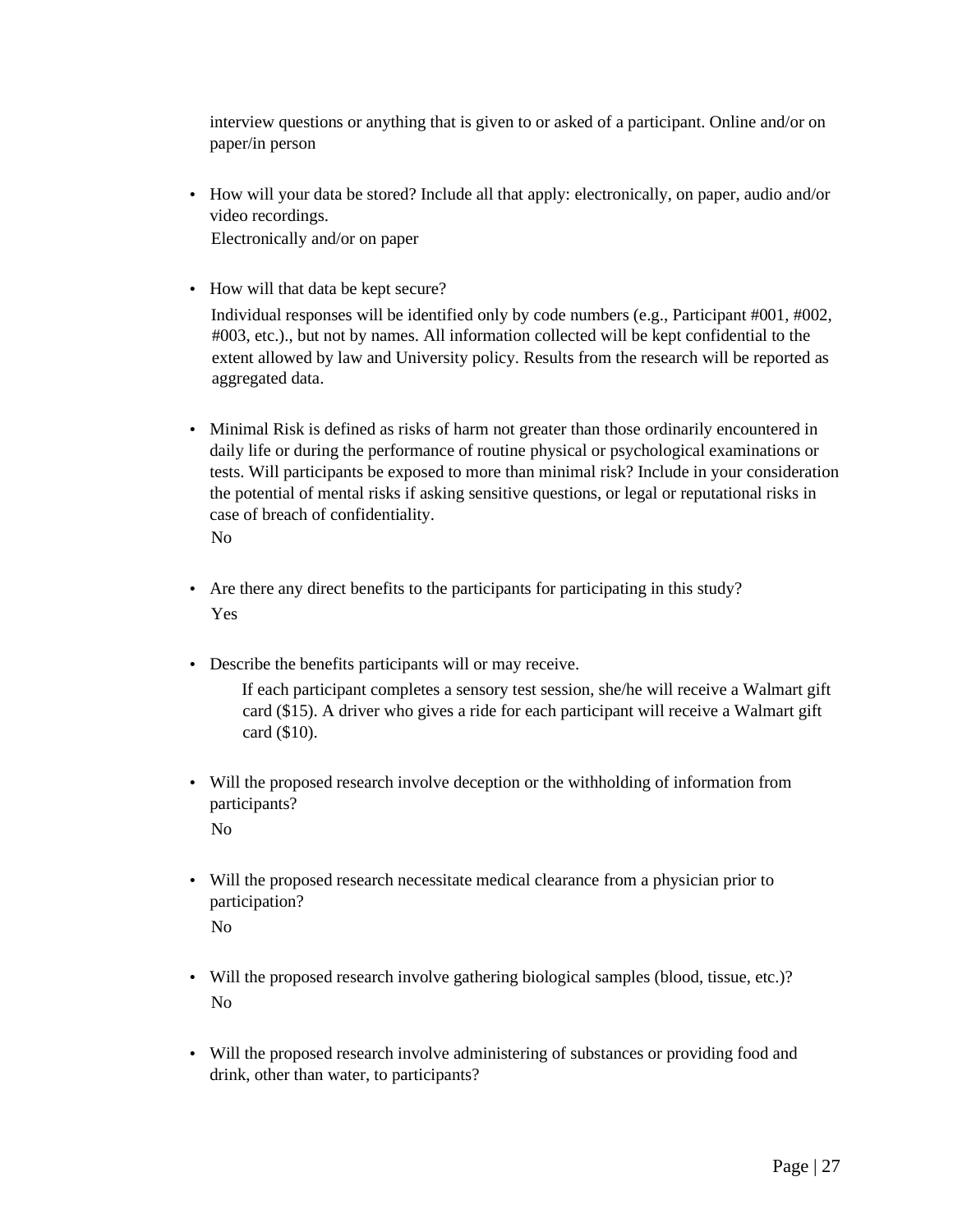Yes

• Describe the procedures and safety precautions to be taken in administering substances to participants.

All food and drink samples presented in this study will be commercially available.

- Will the proposed research involve physical exercise or conditioning? No
- Does the research require review by a non-UofA IRB? No
- Does this research require approval from another institution or agency, such as a school or privately owned business? No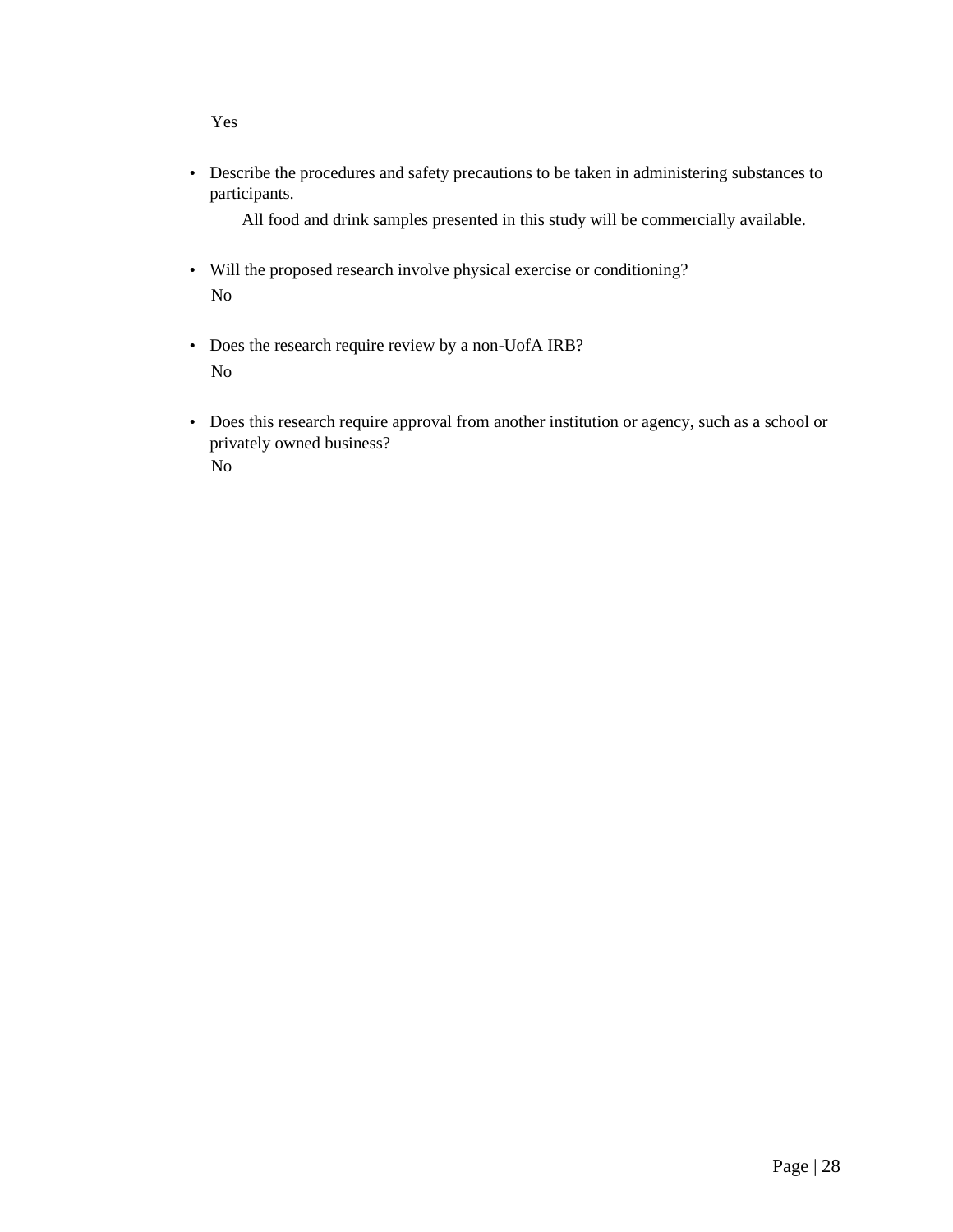| Protocol Number: | 2001246430 |
|------------------|------------|
|------------------|------------|

**Investigator:** Han-Seok Seo **Last Approval Date:**

### **New/Changed Attachments**

| <b>Description</b>           | Last<br><b>Updated</b> | <b>Updated By</b> |
|------------------------------|------------------------|-------------------|
| Consent form                 | 01/31/2020<br>11:24:48 | hanseok@uark.edu  |
| <b>Ballot</b>                | 01/31/2020<br>11:25:05 | hanseok@uark.edu  |
| <b>Recruitment Materials</b> | 01/31/2020<br>11:25:30 | hanseok@uark.edu  |

## **Actions**

| <b>Description</b>      | <b>Comments</b>  | <b>Action Date</b> |
|-------------------------|------------------|--------------------|
| Submitted to IRB        | Submitted to IRB | 01/31/2020         |
| <b>Protocol Created</b> | Protocol created | 01/31/2020         |